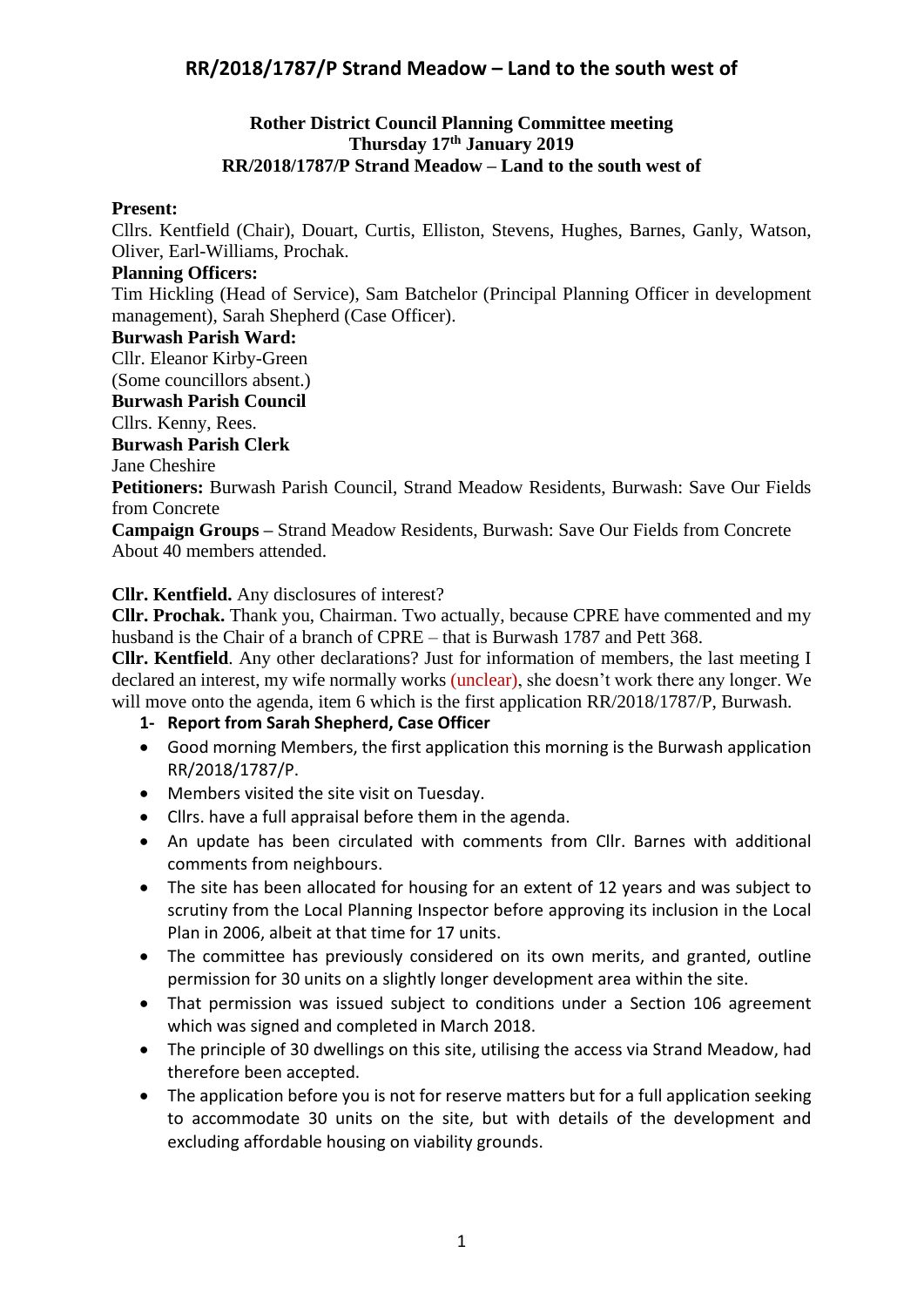- The viability has been fully assessed by the District Valuation Service (DVS) which, regrettably, has concluded that the scheme is not viable to provide affordable housing in accordance with our adopted policies when all other costs are considered and those costs include CIL and an industry standard level of development terms.
- In response to this, the DVS have recommended that the Council imposes a review mechanism for the scheme, in order that we can analyse the actual costs incurred in the scheme at a later stage of development.
- If the abnormal costs are lower than currently estimated, this may produce a surplus that can be used towards delivering affordable housing, either by on site provision, or as a commuted sum.
- The commuted sum would be ring fenced for affordable housing within the district.
- Whilst it is recognised that this position is less than ideal, in view of the outcome of the independent assessment by the DVS, the due mechanism is supported by the Housing and Planning Services as the most suitable option available based on the provision of affordable housing.
- On this basis, a robust review mechanism is to be included in any 106 agreement, and this is set out in paragraph 5.12.2 of the report.
- As with the assessment of the report the reviews would be subject to independent scrutiny.
- In noting various other objections, specific mention is made of design, drainage, and the footpath link
- The design has been amended to provide increased particulation to the elevations and the applicant has sought to provide a more interesting development than that of the town houses immediately adjacent to the site.
- The site does lie within the AONB, but it is not closely related to the historic core of the village.
- Given its site in the inner valley, adjacent towards the modern housing estate, a more modern approach is not considered to be unacceptable in this instance.
- While full drainage details have yet to be agreed, the method of foul drainage, whether via a package treatment plant or connection to the main sewer, would not affect the layout, or nature, of the scheme.
- As such, this could be determined by pre-commencement conditions which our usual manner of dealing with these.
- The footpath link through the site, southwards towards the village, has been the subject of previous discussions and is an item included within the existing, and any proposed steps, to 106 agreement.
- The current contentions that the Playing Field Association may not now allow a footpath through the recreation ground, is noted and as such, the reference to the route of the path, which is referred to in paragraph 6.11.2, that is where we list the section 106 planning content, should be amended to also include the recreation ground and/or Ham Lane, this was the wording that was used on the previous application.
- With regards to the recommended conditions, it is noted that condition 2 that a couple of plans are required be updated with their revision references and condition 14 is actually a repeat of condition 6 so can be deleted.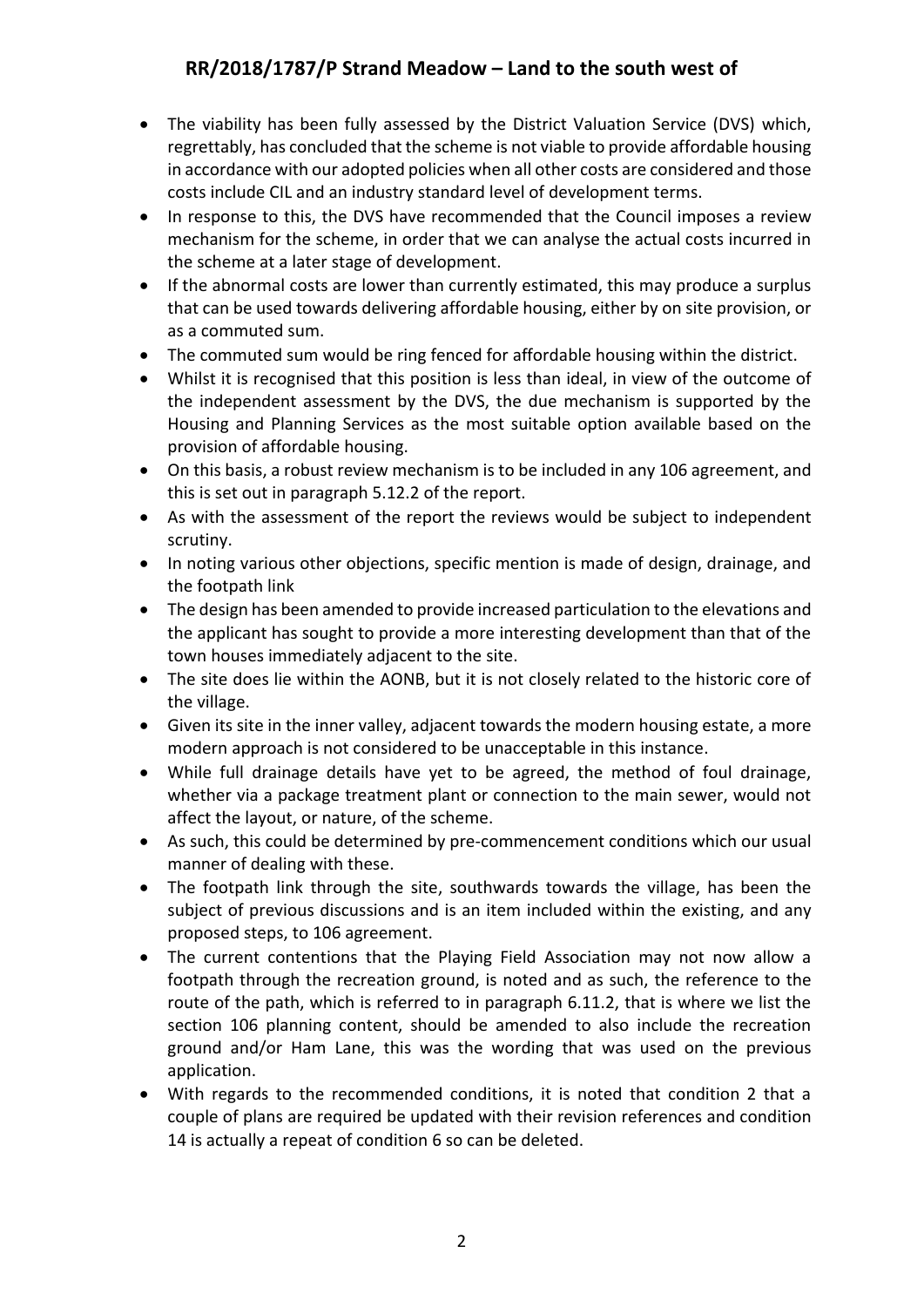• The recommendation is to grant full planning, subject to conditions, and the prior completion of a Section 106 agreement.

### **Cllr. Kentfield**

This application has a petition and the first speaker is a Mr Robert Banks, you have five minutes to speak. We will give you times, time starts when you are ready.

### **2 - Robert Banks (to speak for Petitioners - Burwash Parish Council, Burwash: Save Our Fields from Concrete and Strand Meadow residents).**

Before speaking, could I say that from where I was sitting, I was having difficulty hearing what some members were saying. I shall bear that very much in mind and hope that when the recording devices don't work, somebody knows about it because members may have noticed that there is a very great deal of public interest in this matter. I hope that is helpful.

### **Cllr. Kentfield**

What do you mean you couldn't hear speaking Sir? Was it when I was speaking? Would you turn the mic on?

### **Robert Banks**

I couldn't possibly comment.

It is an honour to address you on behalf of Burwash Parish Council, and the residents of Strand Meadow and Burwash: Save our Fields from Concrete.

The views I give are based on the views expressed by the local residents at public meetings. I am also supported by 439 individuals who have objected. No one supported the scheme on the portal. The views of the community **do** matter. You may have noticed the posters in Strand Meadow. I am told every house put up posters except those who landlord forbids posters.

The choice for you is stark. You either apply the planning rules, or hand over a large cash windfall to the developer with no community gain. Put another way. It's cash for false statements or you choose to safeguard Rother most important heritage, the beauty of its glorious AONB.

### The main issue is **design**.

It is understood the designs were not drafted by architects. Your task is to ask can 'I be sure the two experts' that you have before you on architecture are wrong. Because, if you think they are right, or may be right, there is no issue for you, you have to refuse the application. No condition is allowed to be imposed, that is because of the NPPF. The planners accepted Park Lane Homes approach that the reference point for the design was the 1960s -1970s Strand Meadow development which you saw on the bus trip. That had to be in defiance of the old, and the new, NPPF and the Core Strategy, because it is local feature not the most convenient one. **As far as Viability** is concerned, Park Lane became involved in the site in 2005. This is the third planning application by the consultant. The community has never been able to ask their London expert to properly evaluate the report. Park Lane relies on a site inspection report to

justify their decision. They have been repeatedly asked for it. They have repeatedly refused. There are three approaches to the viability report.

- 1 The developer's approach enhance the figures so you can have the result you want.
- 2 The District Valuer's approach is look at what is in front of him, see whether it is in the discretion of the person presenting. He is not obliged to do any investigation.
- 3 The third approach which is the one you are obliged to take, and that is, "Are you satisfied the figures are correct, can you rely on them?"

We say if there is no independent assessment because our expert can't see the information, and they are not handing it over, you can't.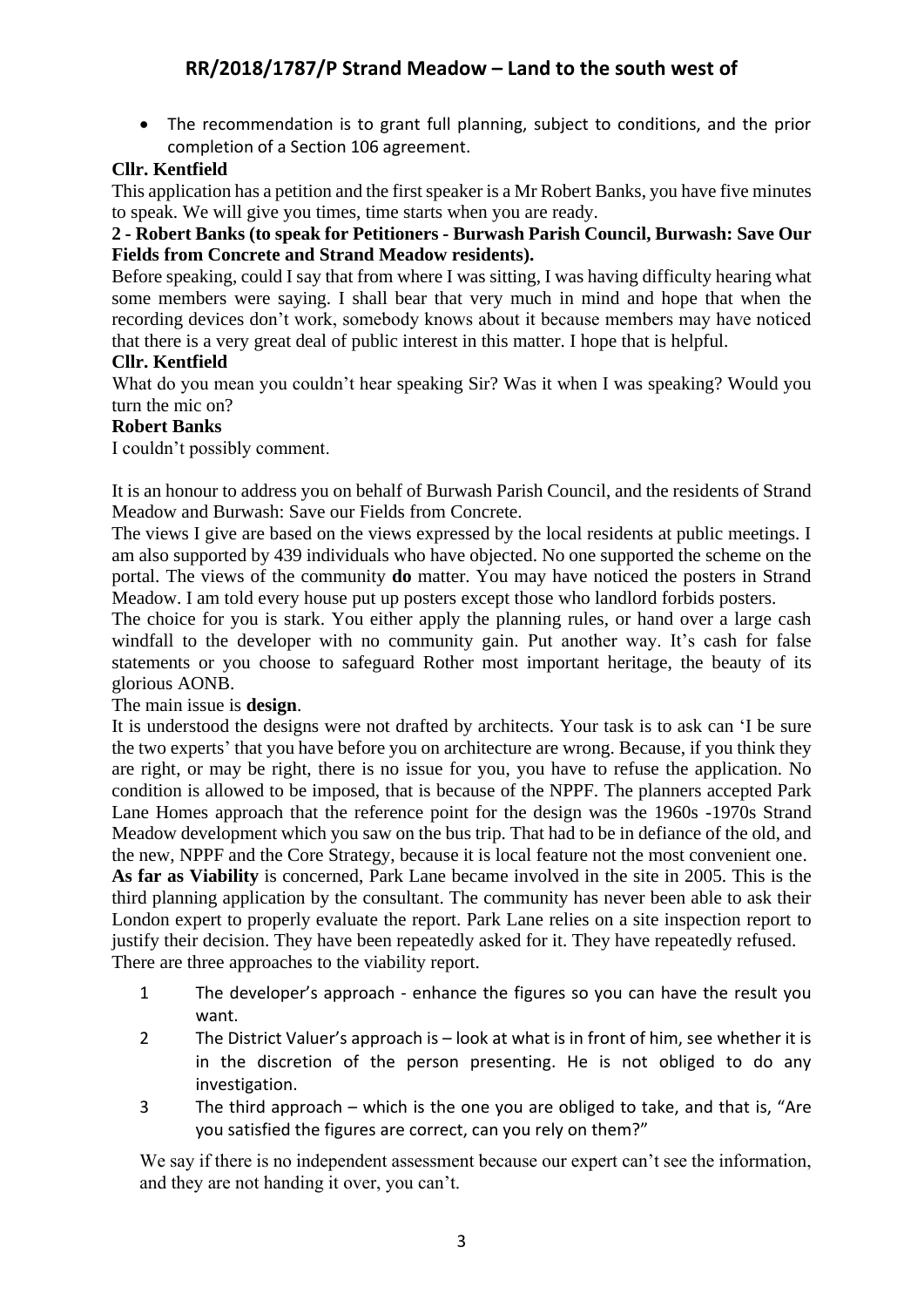As far as **transport** is concerned, notwithstanding the grant of outline planning permission, you are required to judge the traffic as of today's date. The Hickling report says the traffic is not now a problem. If your bus had visited the street in the evening when there are 60 extra cars parked there by those were at work it would have been trapped.

**Cllr. Kentfield.** You have one minute, Sir.

**Robert Banks.** Thank you. So the traffic situation is worse and it has not gone away.

As afar as **Sustainability** is concerned, it depends on the bus services which are virtually nonexistent, and on the footpath, which on the plans they produced only goes up to the boundary of the playing field. It is not a link; it is just to the boundary of their land. So this thing cannot be sustainable. But more importantly, the Hickling report, goes on about who had confidence in all these discussions, well the fact is, there was one private chat and a request in 2011 which was turned down simply against the sporting condition.

The **Sewage** plans are hopeless and that is against the condition and the ecology has not been dealt with properly, thank you very much – **Cllr. Kentfield.** TIME UP.

#### **Cllr. Kentfield.** Are there any questions for the speaker? Cllr. Mrs. Barnes.

**3 – Cllr. Mrs. Barnes.** Thank you very much indeed Chairman. Yes, I would just like to ask a little bit more about the design, you are obviously worried about the design. Can you just elaborate on any points of the designs that are particularly matters of concern?

**Robert Banks.** Yes, in relation to the design, Councilor. The position has changed over the last few years. There was a feeling in planning matters, as you know, that really this is a matter for the taste of the developer, and as a result our community is scarred with frightful developments. There was political pressure reduced on planning authorities, particularly in Central Government, for designs to be improved and the people who were to take control of that new policy were the local planning committee – you, and your colleagues. And that was based on a complete redraft in the new of the NPPF which stresses the importance of design which is laid out in the paper. But, the problem with these designs is, we understand that they were originally done by Mr. Beswick himself, and then passed to his consultant. That firm has no architect. And, when you are designing in a community like Bexhill, the modern position is you need to raise the tone of the area by concentrating on good development. But special features arise when you are in somewhere like Burwash, or, may I say, many of the northern parishes with their historic villages and their AONB. And what happens with designs, not only do you have to improve the quality of the area, when you are in the AONB you have to minimise the damage to it. And that can be done. I have seen many new developments. I remember a particular one in Bath, which was not just suitable, it was beautiful. It actually enhanced the neighbourhood. What town could be more difficult to build in than in historic Bath where to get the signature of the local character was exceptionally difficult? I stopped in the street and just admired it. Now here, the policy is **cash**. So cash means cheap housing, cash means save on architects, cash means saving on design, cash means cutting on corners, on footpaths – all sorts of things. And as far as design these are wholly unsuitable for this area. And in particular, under the NPPF, it has to be taken from the local area. What they have done, they have taken it from the local housing estate. Well, quite a lot of people, here and above, live there so can I say it very carefully, it is of its time, that would be the first way I would say it. And also, I would say many of them would like it improved. But just imagine 60s or 70s development, and that isn't what this should be. What you need to do, is you need to collect the signature architecture in the neighbourhood. That may be in the northern parishes, it may be in Burwash, and then you have to reflect that in these designs. But, what they've done is, they have introduced urban design which is why our experts are so scathing. And it is their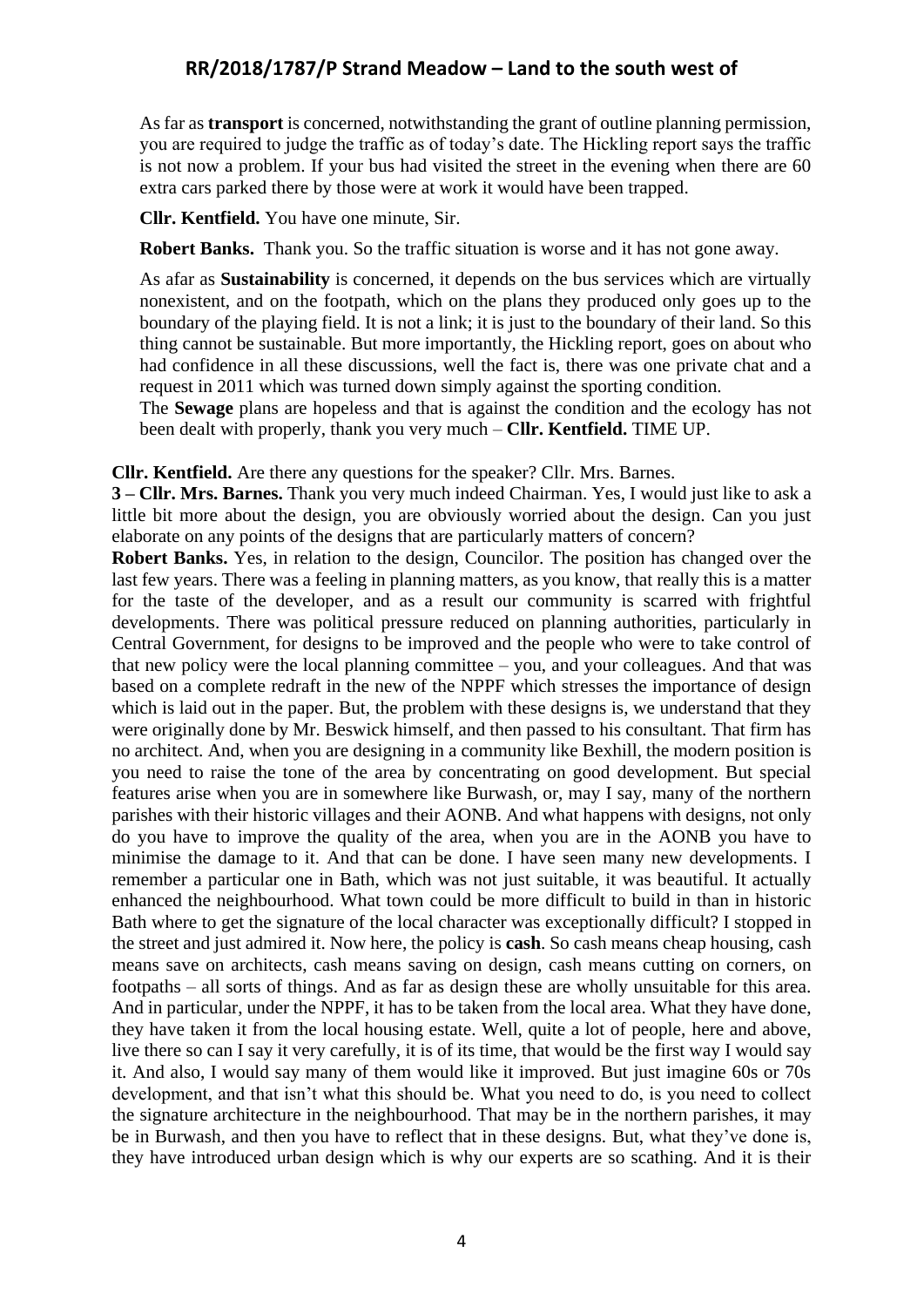expertise which you have to examine most carefully. Because there is no one on the other side who can say those are good designs except for the self-serving developer. Does that help?

**Cllr. Kentfield.** Thank you very much Mr. Banks. Cllr. Dowling.

**5 –** C**llr. Dowling.** As I understood it Mr. Banks, Cllr. Mrs. Barnes was asking what specific aspects of the design is displeasing?

**Robert Banks.** Oh, right. The first is they don't meld into the local community, they jar, they are unsuitable for people who live in it because of the light, because of the hill behind. So, the front looks north the back is trapped by the slope. It is impossible for disabled people to use, young people, infirm people and Burwash, I hope people behind me don't mind, Burwash has an elderly population. They have to go and live elsewhere, they won't be able to live here because of all the steps. And, in our report, you may have noticed the designs of the flats, in which you have steps in the front, and then you have to go up a series of steps to go to the next floor. You end up in the attic, and then you have to go downstairs to the living room. And that particular room, is tiny and isn't self contained. It is wholly unsuitable. There is also a problem as it rises up the hill and is disfigured. But, if you were able to see the designs we put in our literature, you can see that what they have done is they have selected the cheapest, and that cheapness has introduced a lot of materials and styles, that not only jar with themselves, but they also jar with the local community. I hope that helps.

**Cllr. Kentfield.** Thank you. Cllr. Mrs. Prochak.

**7 – Cllr. Mrs. Prochak**. Thank you. And thank you very much for your presentation. Just by the way, I love that, put it on the wall or sell it is a post-card (holds up the design of Burwash High Street houses that is on the cover of John Barkshire's book – Burwash: Domesday to Millennium) the design of Burwash houses, I love it.

**Robert Banks** Can I interrupt you? I can't take any of that credit, but that was a well loved resident who designed that and put it on the book. The book proclaims the beauty of the architecture of Burwash. So, although he has gone on to fight other battles upstairs, I regret to say, I am pleased to say that I would like to tell him that you like his work.

**Cllr.** Mrs. **Prochak.** I am sorry you can't pass on my congratulations.

**Robert Banks.** Well I don't know when I am going there!! (laughter)

**Cllr. Mrs. Prochak.** As a planning expert, you will know what we will be told as decision makers, we are hamstrung by the fact that there is a permission already there, it has already been allocated as a site. And I know this only too well from my painful experience in Robertsbridge where a site has already been allocated against popular opinion, against the referendum, but it still went ahead. Now, my question is – what would be acceptable, because there is going to be some development on that site.

**8 – Robert Banks.** Is there?

**Cllr. Prochak.** This is my question.

**Robert Banks.** Do you mind if I break it up? I deal start first with that part first thing.

**Cllr. Mrs. Prochak –** No.

**Robert Banks.** The first thing is the planner's advice, and, as we know from the last occasion, there is a great deal of room for improvement in relation to that advice. Looking at the report, the Hickling report, it is defective in many respects. The position with regard to you as a committee member, you are given advise, but it is your decision, the same way as every tribunal, and every council in the country, what you expect and what you reject. And they cannot tell you what to do. They can advise you, but the decision what you do is yours. But be careful, because you cannot go against what you have said unless you have a really good reason. It is not a free for all, and I hope I am not telling you something you don't already know. But, as far as the importance of this design, it is for you to judge the design objectively. And, when it is said that the houses, permission has been granted for the houses, design is not something that was tested then. And, now that design is being put forward, you have a duty to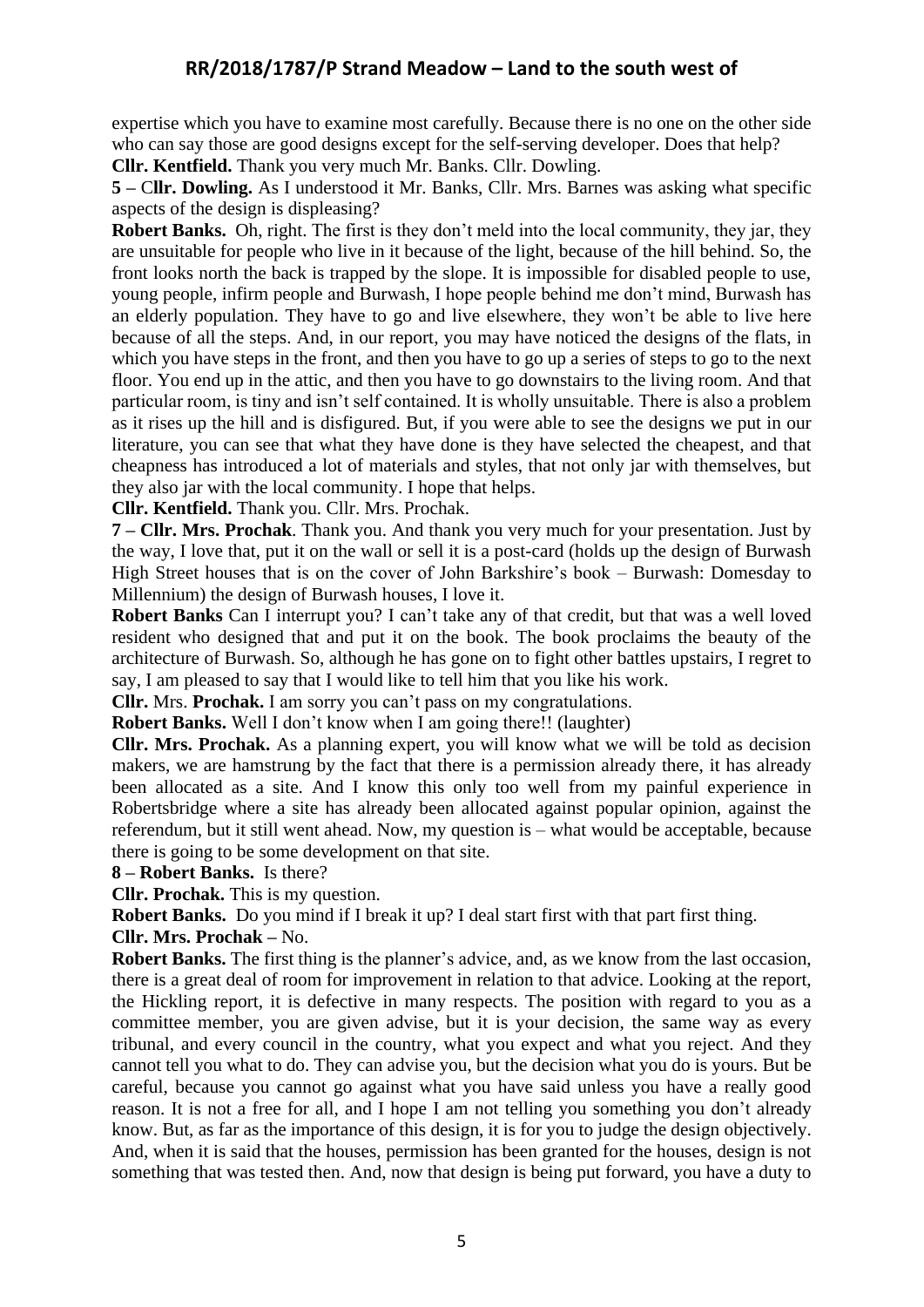refuse it if it is poor. Well, I hope I am not insulting you to say that it would be hard to find anybody in Bexhill, or in the northern parishes, one with that would say the design is very poor. But, once you have selected the design, the fact there were houses, have been granted, is irrelevant, because, that is the issue you took last time and we, as you know, don't challenge the issue of the houses, we challenge the design. And, they make their choice to put forward cheap, ghastly designs, and we would say restrict it so there is only one decision. And, that's their decision.

**Cllr. Kentfield.** Thank you Sir. Any other questions? Thank you very much. (Applause) Mr. Pickup. I invite Mr. Pickup to speak. Thank you Mr. Pickup, you have 5 minutes, I will give you a one-minute warning.

**9 – Mr. Pickup (to speak for the developer – Planning Consultant).** Good morning**.** As you heard from your officer, the council has already granted outline consent for 30 dwellings on this site including details of proposal of access by Strand Meadow. This means the principle for this number of units and the site density has already been established as being acceptable. Despite the objectors organized campaign to park cars in Strand Meadow during your site visit on Tuesday, the Council, in consultation with the Highways Authority, has already satisfied itself that the access arrangements are acceptable, including traffic generation. There are no proposed changes to these proved matters of arrangements and there remains no objection from the Highways Authority. As you have also heard, the applicant has submitted the full application in the reserved matters scheme as a result of a detailed costings, following extensive ground metrications with the need for expensive pilings for all the dwellings. Together with previously unknown costs is to be found developing the site would not be viable were to it include 40% affordable housing. The viability assessment has been submitted with the application, as confirmed in the committee report, both with the Council's own independent financial viability advisors, and the housing department, are satisfied that, neither the proposed previous scheme 17 or 30 units or the current scheme are viable if affordable housing is included. The objectors also commissioned an independent viability report which we believe concluded that the scheme is not able to support affordable housing. Costs associated with the development of what has turned out to be a technically difficult site, together with substantial costs incurred to date, and the CIL payments of around £750,000, means that affordable housing contribution should no longer be offered, although the planning obligation will contain a mechanism to review the situation should the possibility of the scheme be proven to be enforced. Whilst some objectors disagree with even the principle of development of the site for housing, as you heard, the land has been allocated for this purpose and has been within the development boundary since the Local Plan was adopted in 2006. It may indeed help the Council to meet their housing commitments. The Council's 2014 adopted Core Strategy requires 50 additional dwellings to be provided in Burwash by 2028. But other than this site, there are no other sites in the pipe-line. The Burwash Neighbourhood Plan has still not reached its submission stage, and it is clear from the recently published steering committee report, the Parish Council are currently unable to identify any other sites in order to meet the Core Strategy's housing requirement. Objectors also raised concerns about the proposed housing layout and design. This has, however, been carefully conceived and advised in consultation with officers as a product of many considerations. The housing area is limited to lower southern slope of the site by a relatively narrow valley floor and its steep gradient between 1/5 and 1/6. That lends itself to split level housing in order to avoid substantial excavation and soil removal from the site. The layout follows broadly plan proposed and approved at the outline stage and, whilst the majority of housing would be 2 to 2½ storey at the front, and 1½ storey at the rear, to reflect the steep changing ground levels, it it considered the under-build, would be no higher than the 16 pairs of three storey semi-detached houses in Strand Meadow. Also, in consultation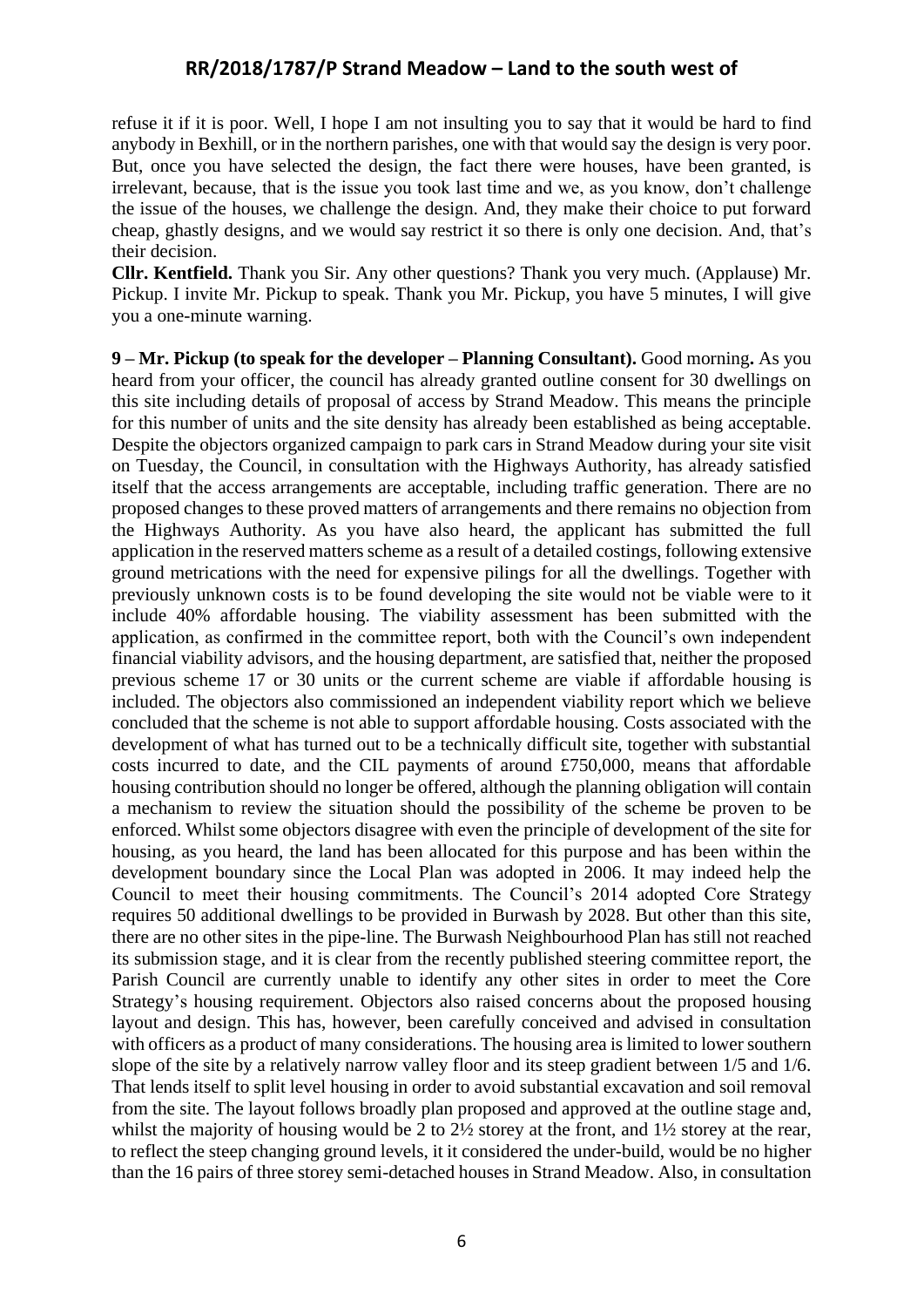with officers, the immediate scheme includes a range of architectural features that generally reflect those found in the sub-urban part of Burwash. The scheme is designed to include dropped eaves, eaves-line dormers as well as weather-boarding and tile-hanging to create its own character. And, whilst such features exist in the High Street, it would be inappropriate, and out of keeping, to design the houses as a pastiche of house building style as found within the Burwash conservation area. Proposed drainage arrangements are the same as those approved at the outline stage, subject to appropriate planning conditions and the committee report. The car-parking arrangement are in accordance with the Highway Authority standard, and as many trees as possible will be retained there will be new planting according detailed landscaping scheme.

**Cllr. Cllr. Kentfield.** You have one minute Sir.

**Mr. Pickup.** Thank you. There will be no hard impact on ecology. The proposal is not just to deliver much needed housing, however, as most of the site is reserved as a wildlife and landscape buffer area, it with the remainder set aside for public access to use as either, informal open space, or transferred to the Parish Council to use as allotments. As with the approved outline scheme, the also include a new footpath from Strand Meadow to the boundary to the village recreation ground, and we have had discussions with the Playing Field Association. For these reasons, on behalf of the applicant, I hope you will be able to support the officers' recommendation to grant full planning permission subject to the planning conditions put forward in the draft planning obligation. Thank you.

**Cllr. Kentfield.** Thank you, sir. Are there any questions? Cllr. Mrs. Prochak.

**10 – Cllr. Mrs. Prochak.** Just a quick one, really. In the people objecting, they are saying, the Parish Council is saying, that there has not been a formal consultation with the community. Could you say if this is so or whether it has been admitted?

**11 – Mr. Pickup.** There was some form of consultation with the local objectors in early December at a meeting organized by them. So, there has been a consultation.

**Cllr. Mrs. Prochak.** Sorry, I don't understand, they organized the meeting, not you?

**Mr. Pickup.** They organized the meeting, we attended the meeting and answered questions they raised.

**Cllr. Mrs. Prochak.** Sorry to press, so it wasn't a public meeting then?

**Mr. Pickup.** It was organized they invited us to the meeting, so, as far as I am aware the members of the public could have attended the meeting.

**Cllr. Kentfield.** Cllr. Curtis.

**12 – Cllr. Curtis.** Thank you Chairman. Good morning Mr. Pickup, thank you for your details, I'm just following on from my colleague, Cllr. Mrs. Prochak's question, because I think it is quite important that something so varied and so much, so many questions from an ancient site in the Weald of Sussex, that, as far as I am aware, that the informal meeting that was called on the 4th December seemed to be months too late. There are an awful lot of concerns over this which we hope we will get to later. I am surprised that no effort has been made in any way, whatsoever, to discuss the matter with the community, that it seems to have been ignored. Just we are going to build the houses and...

**13 – Mr. Pickup.** The principle of developing the site has long been established, there is outline consent for 30 houses on the site. We have had extensive consultations with the Council's officers and submitted our scheme in pre-consultation with their comments. **Cllr. Curtis.** Thank you.

Cl**lr. Kentfield.** Cllr. Ganly.

**14 – Cllr. Ganley.** Thank you Chairman. I am still unclear why, Mr. pickup, the applicant didn't feel it necessary to consult with the local population, or indeed the Parish Council. But, you have given your answer for that, so I'll move on. Cllr. Barnes, in his presentation letter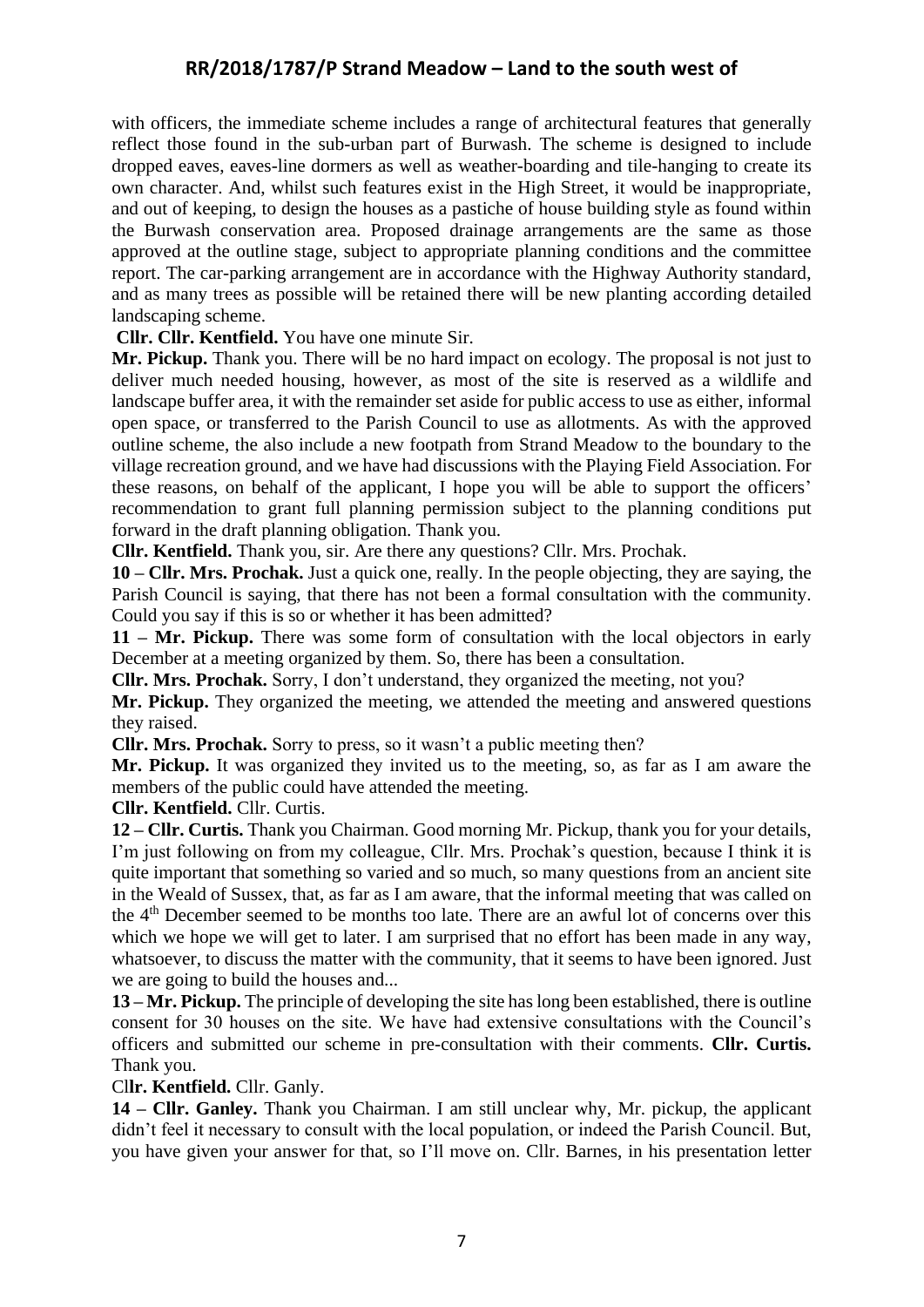yesterday, specifically said that the Playing Field Association have not been in discussion with the applicant about the footpath. Would you care to comment on that?

**15 – Mr. Pickup.** I will get the email concerned. This is an email from the then Chairman of the Burwash Playing Field Association, he says 'I am the Chairman of the Burwash Playing Field Association and writing to you on behalf of the committee regarding this application', and asked us to keep in touch with the Playing Field Association Secretary Halina Keep, which we have done. Had meetings with the Chairman, while he was the Chairman, and discussed arrangements for, possibly, crossing the playing field land and over a right of way, which is in our control and there is provision for a footpath link to be provided from the boundary to the pavilion which was discussions were not as part of this application. So, as it stands, the proposal that we have, takes the surface footpath up to the boundary as part of the planning policy and the planning agreement. And it takes the public to the boundary of the recreation ground, from the recreation ground of course is a public facility, able to cross the recreation ground on that footpath as a matter of right.

**16 - Cllr. Ganly.** It would seem that the applicant and Cllr. Barnes have different views on the matter and, as he is not here, we can't proceed with that issue. My last question would be with regard to design. You have heard Mr. Banks' remarks on design, would you care to comment on this?

**17 – Mr. Pickup.** Yes, what I think is tending to be overlooked here is that this is not a flat site. A flat site you can design as you like. But if have got a technically complicated site like this one, as I mentioned a 1/5 to 1/6 gradient, that, to a large extent, dictates what housing you can achieve on this site. Although this is 2½ storey at the front, it is only 1½ storey at the rear, that indicates the level of gradient change from the front of the site to the back of the site. That starts to indicate the type of house design we can achieve on this site. We have significantly reduced the height of the units since they were originally submitted and reduced by about 3 metres or so. So this is a revised design, and it is a design that has been discussed at consultation with officers and I can't really say more than what is in the committee report about the acceptability of that. It is in the committee report and he agrees that the design is appropriate and acceptable for the site. We are not trying to mimic houses in a conservation area, and it would be wrong to do so, because then it would not be in keeping with the neighbouring houses. We have tried to introduce houses that are of its age, so it is not the same as existing houses, this is something new and different, and there is a range of materials, far from being cheap, they are not cheaply produced houses. These are not cheap materials, there is no evidence for the objector to say that. And the designers are very competent, and very established and do an awful lot of housing developments in this area and know this area extremely well. Unlike some London architects, maybe, who don't know this area, these architects do and also the developer himself are very experienced in this area, have done all their house building in this area, they are a local house building company. They know the house building styles, they know their market and this is the market that they build for. They provide a range of houses, for first time buyers, those wanting to down-size from larger houses, the needs of housing and appropriate housing for the site. It is a well contained site it is the lower part of the valley as you would have seen from your site visit on Tuesday. It is a well contained site and the local planning inspector described it as an inconspicuous extension, we think this is an appropriate way to provide 30 units on this site, given the constraints that exist on the site and the fact that it is an acceptable design, as do your officers.

**Cllr. Kentfield.** Cllr. Mrs. Barnes.

**18 – Cllr. Barnes.** Thank you very much. Chairman. I was present at that meeting. The meeting was called, initially, by the no concrete group. As far as I know, I was the only person there who was not part of the no concrete group. I was there on the strict understanding that I said nothing, but I was there because my husband is one of the District Councilors for Burwash.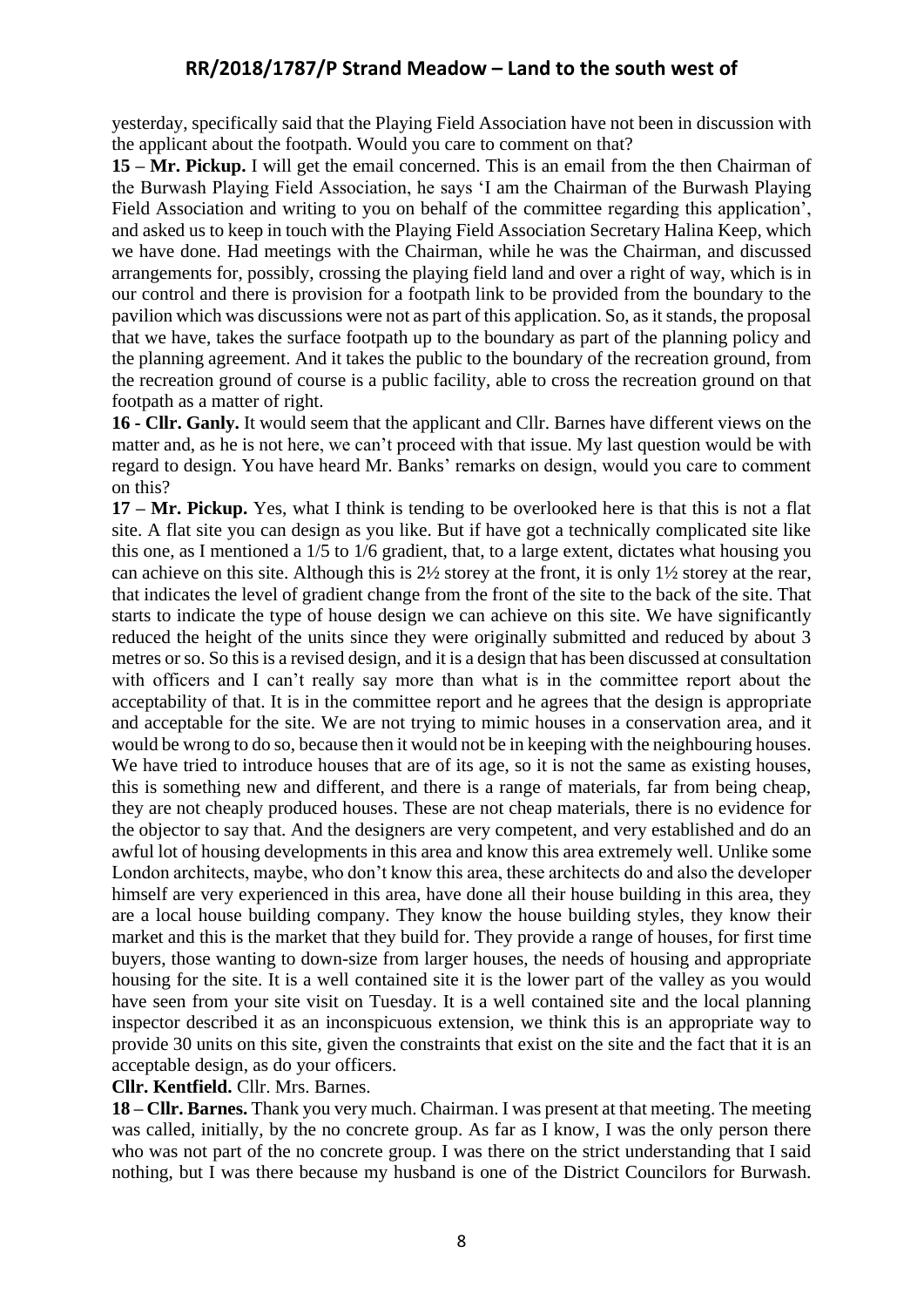Therefore, one is very surprised that a development of 30 houses in Burwash should not be shared for consultation with the Parish. Makes me wonder whether the absence of the 17 affordable houses was a reason for not sharing with the Parish. The Parish is probably among the most friendly, most interesting, they are as a group of people. They would have responded well to a consultation in the village hall if it was called by the Parish Council, had the Parish Council had that opportunity. So therefore, I was left with the suspicion that he really didn't want to have a public consultation, because you knew that there were not going to be any affordable houses and this is what the entire Parish would have liked to see. I was really struck, not particularly by the, as you said, contrived traffic blocking in Strand Meadow, but I was very struck by the number of bills posted in the windows of the houses all saying they had been cheated on, that they have been cheated that they haven't got affordable housing. Now, this is just my indignation of the fact that you are trying to tell us that it is not necessary to have a consultation with the Parish. What I would like to ask you about is actually the design. It is possible to have in Burwash, a design that is not a pastiche, that is as one looks at the latest housing development which right by the entrance to Strand Meadow, it is possible to have a design which actually is approved by the locals, everyone has been approving of that. It is a rural design. I think what we are absolutely amazed at is the fact that you can be putting in a design that is actually so counter to anything else that is in Burwash. I will try to turn it into a question, because my indignation is such that I really am finding it difficult but why did you decide that this design was the right one and why is not possible to design something which is more in keeping with the rural setting?

**19 – Mr. Pickup.** This design, and the features do incorporate many of those found within the local area. The materials complement those found in the local area, and the three storey houses in Strand Meadow at the moment, you can't say the design of the development is out of keeping and forms part of the character of the area. And I can only repeat my point about the levels of the site taken to some extent before this design is achievable. Otherwise you have very extensive excavations, you have to have huge retaining walls for back gardens, you have got a lot of soil to take out of the site, that will cause chaos in Strand Meadow, huge expenses, the site would not be viable at all if that were to occur. The levels are what the levels are, the detail considerations of the levels have been taken this into account very carefully and hence the splitlevel design that has been put forward. We think the design appropriate for the site and accepted by your officers.

#### **Cllr. Kentfield.** Thank you. Cllr. Elliston.

**20 – Cllr. Elliston.** Thank you for your presentation. I believe you are a very experienced builder, and I see you have been looking at the site for several years – 2011 I see. What has suddenly happened making it no affordable housing? In the earlier ones had affordable housing, what has changed your mind?

**21 – Mr. Pickup.** There hasn't been, hasn't been a change of mind, it has always been a proposal to include affordable housing. This site has gone on for many years now, there has been a lot of changes over those years, not least the introduction of CIL in, I think, December 2018. It wasn't even known about when this was being first considered for development. So that has been a major consideration. £750,000 CIL payment, it is not an inconsiderable amount for payment. Once outline was granted as an application, detailed investigations have shown that the ground conditions that there is a need for piling, piling for foundations is hugely expensive. Add on the CIL, you have then got the in the sewerage diversion, which we didn't know about at the time the outline consent was granted. The surface water attenuation scheme, is now being considered in detail, there is something like 300 cubic litres of water need to be contained on the site and let out into the stream gradually, so an attenuated flow, there is an extra cost there. It's because the site slopes, that the houses need an under-build at the front of the house, that is unavoidable. How ever you develop this site, you will have a degree of under-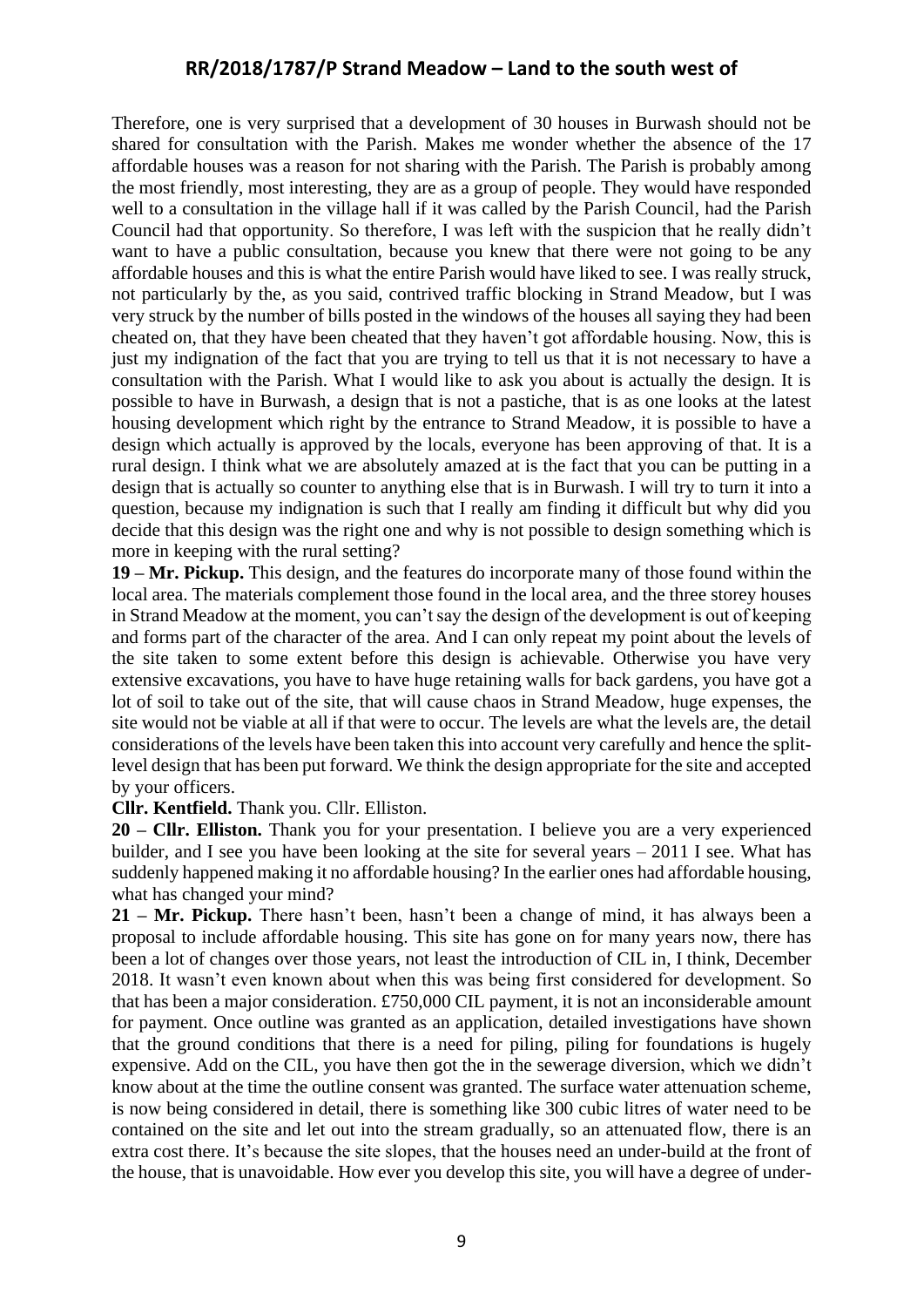build, the field not only slopes in one direction, it slopes in another direction as well. You have two different directions of slope. Plus, there is the cost of enhanced landscape within the buffer zone, not an insignificant buffer zone area on top of a problem site. So all these costs put together, mean that it was fully intended to provide affordable housing that simply doesn't make the scheme viable. Now that has been accepted by the Council's own independent assessors, by the housing client and, as I understand it, the objectors own appointed financial viability assessors, that the viability is a material consideration. This site needs to generate some profit, otherwise there is not housing on this site at all and this site is needed for housing. **Cllr. Kentfield.** Thank you. Cllr. Elliston.

**22 – Cllr. Elliston.** I was just wondering why it has taken so long to realise the steep slope which is very difficult. (laughter)

**23 – Mr. Pickup.** Well it is not until you do the detailed investigations that you know exactly the nature of ground conditions and the steepness of the slope. And, it is at that stage that you then start to do the detailed designs, which is what we have done, which has come up with this designs. In fact, the housing that is being put forward, is not so significantly different to the houses that are indicated in the outline scheme. In fact, they are only marginally higher than in the outline scheme, they have always been split level houses because you can't design, you can't build this site where the housing is allocated, in any other way.

**Cllr. Kentfield.** Cllr. Curtis.

**24 – Cllr. Curtis.** Thank you Chairman. A couple of questions if I may, there might be two or three. But just going back to your discussion briefly on the footpath. What was it you mentioned that you had a conversation with an email, what was the date please?

Mr. Pickup. That date was, I think, August 8<sup>th</sup>, sorry beg your pardon, August 4<sup>th</sup>, to which we responded on August  $8<sup>th</sup>$ . 2019 (he means 2018).

**Cllr. Curtis.** Yes, Okay. And as I understand it to date, there still isn't a formal proposal to the appropriate body about the, to continue the footpath which according to County is a requirement to make development sustainable.

**Mr. Pickup.** That is simply not true, not the case, we are required by the planning policy to take the footpath to the boundary. To take the footpath to the boundary is also a requirement, and the playing fields are publicly accessible ground.

**Cllr. Curtis.** We won't dwell on that one. A couple of other questions. Could you confirm that you said that the designs of the houses were made in London, or by a London company?

**Mr. Pickup.** No, no, no, I said the opposite. I said the houses have been designed by a local company based in Sedlescombe, that is not too far away from this site, and know the area very well, and are very, very experienced designers.

**Cllr. Curtis.** Okay, I must have misheard you.

**Mr. Pickup.** No, I said it is not like the London architects who don't know the area, local architects do know the area.

**Cllr. Curtis.** That will go some way to explain the design of the houses, which actually do replicate the Docklands. Now my last question if I may. Obviously there is a lot of contentious issues over this site, about the costs. My colleagues have already asked you that you have been aware of it for eleven years. I mean, we made the comment when we went visiting the other day, we all stood as we went through the entrance waiting for the cable car to come. You know, it was, the topography that steep. But, my question actually is - because of the difficulty and the complications of the site, and, apart from the fact the lack of affordable housing, which is something that is absolutely required, in an urban setting (he means rural), why?, if it's not that viable, why?

**Mr. Pickup.** Sorry, I am not sure what the question is.

**Cllr. Curtis.** The question is why, why build there in the first place?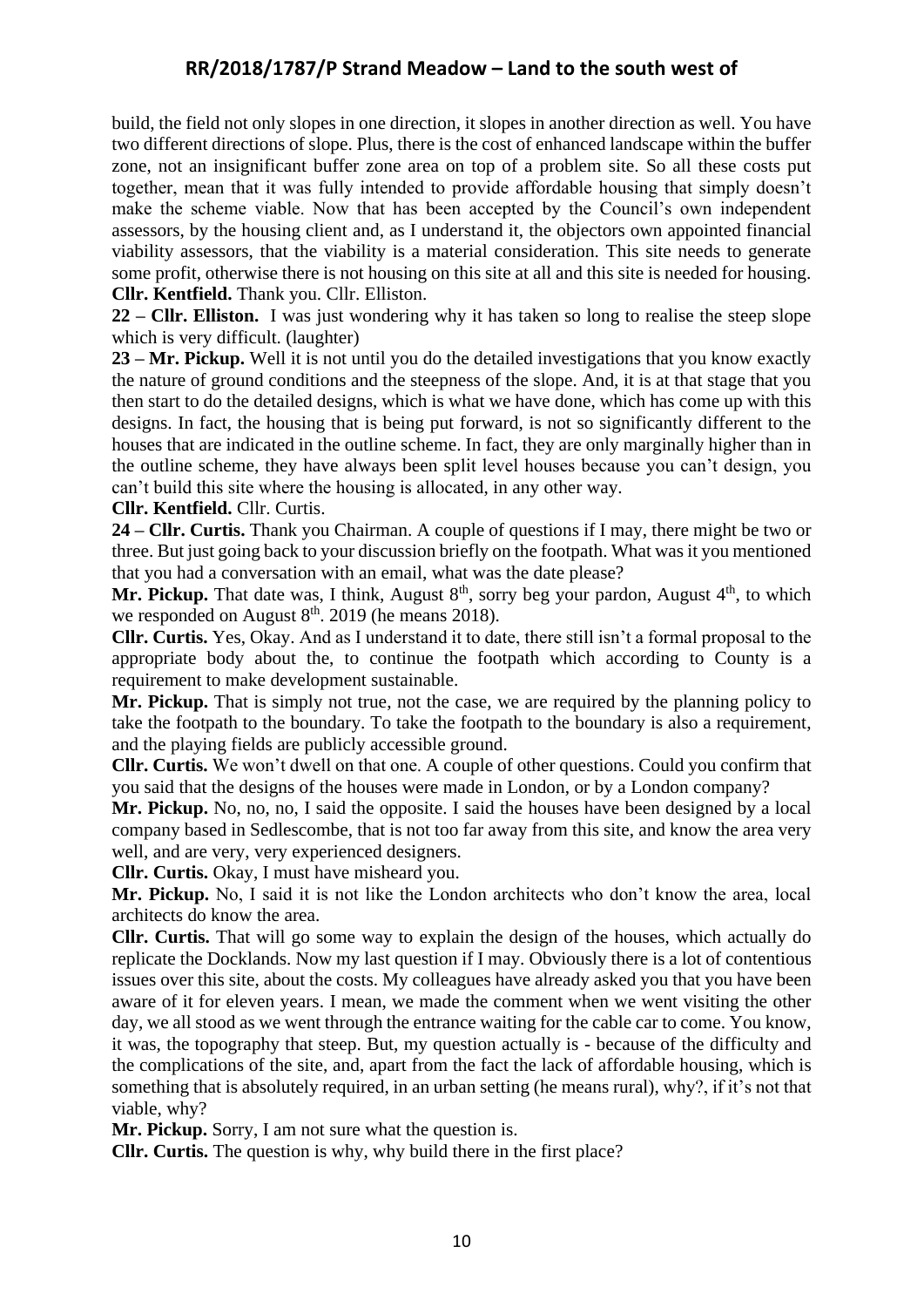**Mr. Pickup.** Well, because it is an allocated site for housing, and it has always been earmarked for housing, and Burwash needs 50 additional dwellings, of which this would make an important contribution...

**Cllr. Curtis.** They certainly do, but, they need the additional dwellings of similar type to suit the area.

**Mr. Pickup.** It's not as if there hasn't been any affordable housing in Burwash. There has been 10 units in Shrub Lane, 19 into the Old Rectory. So you have got 29 units.

**Cllr. Curtis.** I won't continue on that one. But just to confirm, obviously it is a very important issue. Apart from the meeting on  $4<sup>th</sup>$  December, there has been no other consultation, with the Parish Council and/or the residents of Burwash. Could you confirm that for me please?

**Mr. Pickup.** That is correct, but the, obviously everyone has had the opportunity to make comments on the application, that has been taken into account by this committee.

**Cllr. Curtis.** I think that if you driven down that road, you don't need to read anything, it is clearly visible.

**Mr. Pickup.** That is an entirely contrived exercise because the objectors.... (Boos)

**Cllr. Kentfield.** Ladies and gentlemen, no arguments please.

**Cllr. Curtis.** It is not an argument; it is a point of fact. (Mr. Pickup interrupted) Excuse me. If you drive onto an estate of houses, regardless of rented or owned, or whatever, and, out of a hundred houses every single window has got has a poster. And you don't think that's a problem. **Mr. Pickup.** I could go round a road with posters and say 'would you mind putting it up in your window'.

**Cllr. Curtis.** You're being pedantic.

**Mr. Pickup**. On the access point, the access is actually going to be widened, quotes - propose to widen the access to get parking off the street, that 11 car parking spaces, that is part of the approved scheme for Strand Meadow. And what you experienced in going to the meeting at the site, was contrived, because they were cars parked there that aren't normally parked there. **Cllr. Curtis.** But I didn't actual mention parking, but thank you.

**Mr. Pickup.** That was the situation.

**Cllr. Kentfield.** Cllr. Mrs. Prochak.

**25 – Cllr. Mrs. Prochak.** Thank you. In fact, it follows on from the questions about the viability of the site. You have explained, and we can see for ourselves what a difficult site it is. But in your viability calculations, I think the average cost of each dwelling is going to be in the region of £320,000. And, it seems to me, that that is very expensive, and that was the basis of your profit. I may have got it wrong, perhaps you could explain.

**Mr. Pickup.** Well, it is going to be difficult. I wasn't the author of that report and it is a very, very technical report. And, my understanding, based on comparison of house prices in the area. Houses are so expensive they will not be sold. These are reasonable priced and there will be a range of house prices reflecting the different house sizes themselves. And if want to have particular reference to that, we have got the financial viability assessor, if you able to speak to him, and he allowed to speak, and ask him your questions, he is better placed to do that than I am.

**Cllr. Kentfield.** Cllr. Ganly.

**26 – Cllr. Ganley.** No further questions.

**Cllr. Kentfield.** Cllr. Watson.

27 – **Cllr. Watson.** Just a bit of a cheeky question, do you build houses for the 21<sup>st</sup> Century, or not?

**28 – Mr. Pickup.** I don't build any houses; I am a planning consultant. But, yes, the company does build houses for the 21<sup>st</sup> Century.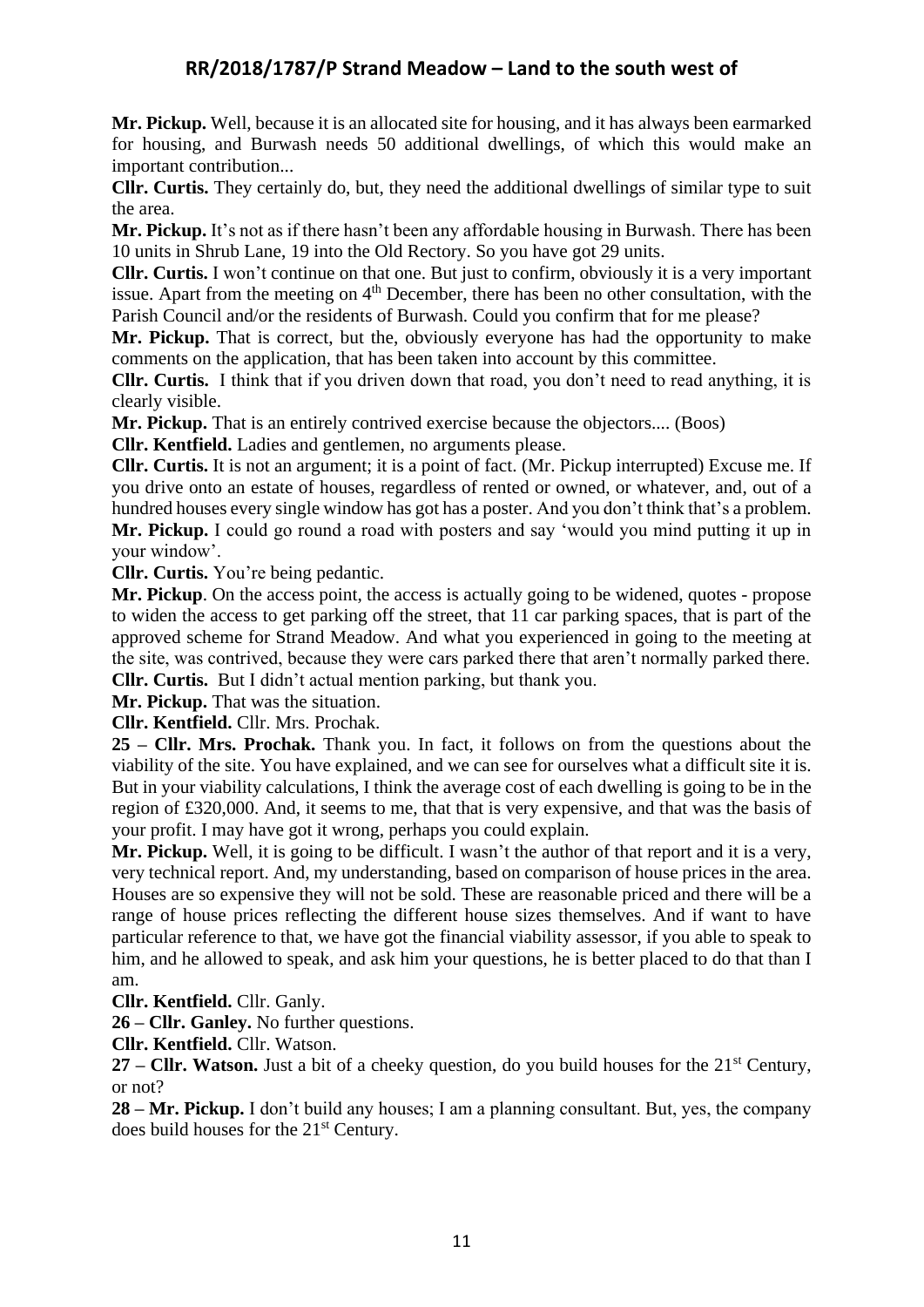**Cllr. Watson.** And do you think that this site is best reflecting where housing is needed. For example, under Disability Act, where you have steps and no other form of entrance or getting around the flats is actually correct?

**Mr. Pickup.** Again, it would be virtually impossible to build this site without having step access because of the nature of the site you saw on the site visit. All of these houses will be compliant with Part N of the Building Regulations, which do, on steep sites permit you to put steps, but there, I have the recommendations here. But they do require you to do it in a certain way, in terms of the actual height of the steps, use of hand-rails. So it might be  $- I$  have particular difficulty with steps - so the steps can be designed in a way that it can make ambulant disabled people able to use the houses and get access to the houses.

**Cllr. Kentfield.** Cllr. Ganley. No. Sorry, Cllr. Mrs. Earl-Williams.

**29 – Cllr. Mrs. Earl-Williams.** Thank you Chairman. Much has been made of the fact that obviously it is very steep and very difficult access for anybody. I can't see that any other than pretty able-bodied people would be able to live there. Unless you are a goat. But I understand that you will be having allotments, which sounds really nice, except I am a little bit puzzled how people are going to carry, or use, wheelbarrows and carry sacks of earth to allotments. How is the access? How, what ground access is there to the allotments? Other than from the estate itself?

**30 – Mr. Pickup.** Those details are going to have to be ironed out in due course. At the moment, it's an offer to the Parish Council to transfer the land to the Parish Council for allotments which should they wish to accept them. The Parish council have on their parish web site saying there is a call out for land to provide for allotment land. So that is the offer to provide this as allotment land. The alternative is it that can be used as informal open space, doesn't have to be used as allotments.

**Cllr. Mrs. Earl-Williams.** Have the Parish Council responded to that?

**Mr. Pickup.** They did some time ago, but not recently.

**Cllr. Mrs. Earl-Williams.** As I remember they were worried about the access too. It doesn't seem to me to be very suitable for allotments, personally. Although I myself would want one myself.

**Mr. Pickup.** As I say, it doesn't have to be allotments; it can be informal open space.

**Cllr. Mrs. Earl-Williams.** So, there's not really much point in putting it in there, then?

**Cllr. Kentfield.** Cllr. Oliver.

**31 – Cllr. Oliver**. Thank you Mr. Chairman. I am not going to say too much; an awful lot has already been covered by the presentations. I just want a word about viability, access, including affordability, design; all these issues are there. What I feel very sad about this is this obviously has been around for a long time Is that the developer here has made commercial errors, and is looking to resolve those commercial errors he is looking for that to be borne by the residents of this neighbourhood who live there, and have lived there as their homes with minimal consultation. I just don't think it's fair, and I don't need a response to that.

#### **Cllr. Kentfield.** Question.

**Cllr. Oliver**. Sorry, Chairman, if I may, my question is basically, they have made commercial errors in the viability of this particular site.

**Mr. Pickup.** No. Because as I have said before, circumstances have changed over time.

**Cllr. Kentfield.** Thank you very much indeed, Mr. Pickup.

**Mr. Pickup.** Thank you.

**Cllr. Kentfield.** Discussions with (Rother District Planning Committee) members. Cllr. Mrs. Barnes.

**A – Cllr. Mrs. Barnes.** Thank you Chairman. Well for once, we seem to have covered most of the points and concerns, and then this very, very great concern indeed. Not least, the concern of those living in Burwash who find the design of these houses particularly abhorrent. My main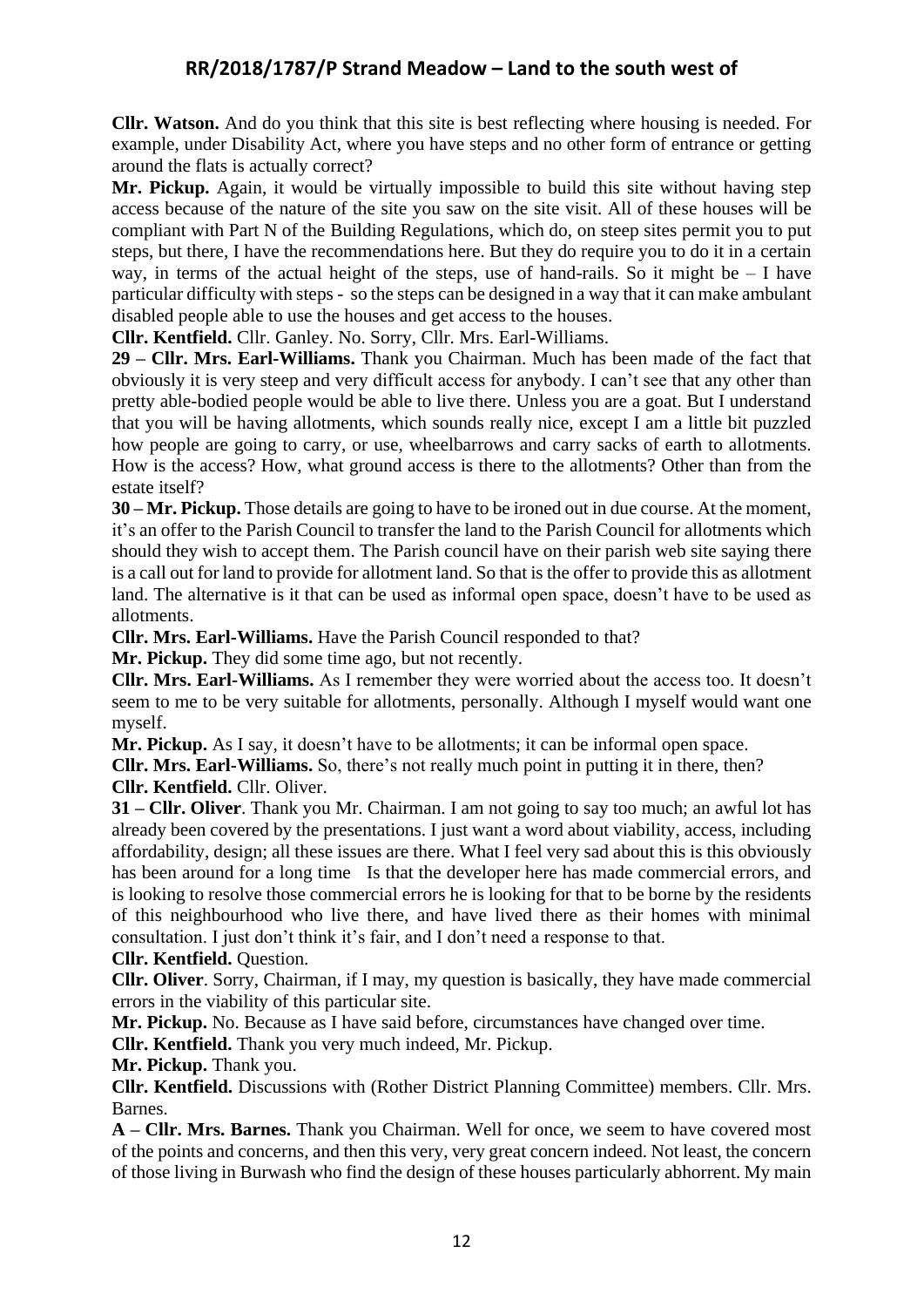concern is about the abundance of the steps. I was very interested to look at the design of Plots 5-14, which shows on the one side sloping roofs, from the back it shows a straight one. It's just a way of presenting things, it just again adds to the unease about the way that this application has come forward. The point about how the gardeners will manage has already been addressed, but, I was looking at the back gardens, which shows there is no exit from the back gardens. At least I don't think there is an exit, it is not shown. So, for those who have one of these very tiny gardens, again tiny gardens are not a feature of Burwash at all. But, how do people actually carry the sort of stuff that you have in the garden, into your garden? You could only do that if you are climbing up and down steps. It's very, very odd to me. So, I am concerned about the flats. The flats have so many steps to actually get into the flats in the first place, then you are walking round and round. But what is extraordinary, is that when you get to the room, the top rooms of the flats, because of the way in which the roof fits, you have a very, very small amount of room space within the building because the roof is taking it all. Take a look at the street scene again, it is a very, very odd design. I am particularly struck by the rear, have a look at the street scene again, very, very ugly window formation. It's really horrible. The windows are arranged in a sort of square, which then fits onto the side, like a kind of big poster, and it goes above the roof level. I haven't seen a single feature in Burwash which actually mirrors that. My feeling about the whole thing is, that when you build houses in a community, those houses should suit the community. There is nothing community minded about this design. It is unwelcoming, it is unattractive, it is labour intensive. How the heck do you get up there to clean the windows? It is an urban development, and it is totally, totally unsuited to the rural community in the AONB. Everything that I have as an objection, has already been addressed – steep bank, I walked up to the top of the bank, I was glad that I had my heavy walking shoes on, it is a heck of a climb – 1/3 I think. And I think Cllr. Elliston's point is absolutely right. How did you get to that point that you hadn't noticed that there was a slope, had you been to the, to visit the site in the early days? Why did it you take so long to realise that it was unviable? Why is it that you didn't have consultation with the community? Why is it that we haven't got the promised affordable houses? I could go on, but I don't want to repeat a lot of the points that have been said. But, it is really a very unsatisfactory design. I wish to goodness that you had consulted with the community. The community would put you right. They would have actually said 'this is not not what we want, this is what we **do** want'. And, therefore, it would have been possible to come to some sort of a compromise. This is not a compromise, this is a totally urban design in the wrong place. (applause)

#### **Cllr. Kentfield.** Cllr. Mrs. Prochak.

**B** – **Cllr. Mrs. Prochak.** Thank you Chairman. I think that when we went on site, you really have to be on site to get the feel of this application. When went on site, I just thought how does Rother view it? Allocate this site for housing? How do they do it? Okay, it is historical. It's called 'Watercress Field', wouldn't it be a wonderful community orchard, or something like that? And, so, it is a difficult site, we've lost the bonus of any affordable housing. Grove Farm, in Robertsbridge, was refused because it didn't have any affordable housing. And, I don't know if there is a mechanism for challenging the actual viability. Studies that we have all, the officers have agreed to. The design is a huge issue; and I think we can refuse it on design. I don't know what is going to come up next because, it is allocated as a housing site. Now, the thing our Rother Policy, if I can look at the broader picture. Rother Policy has said 'allocate houses, the largest number, to the largest villages'. So, if a village has a post office, bank – it hasn't got a bank, sorry – shops, a school, they get the most houses. But I always objected to that, because Burwash is a Weald village, it is along the ridge and, and the neighbourhood plans stall, because the call for sites has not produced sites. So they are now ham-strung to provide 50 houses with no sites that are suitable. Because it is along the ridge, and it is such a pity that we have this strict policy in terms of our housing numbers. Because there should have been some, some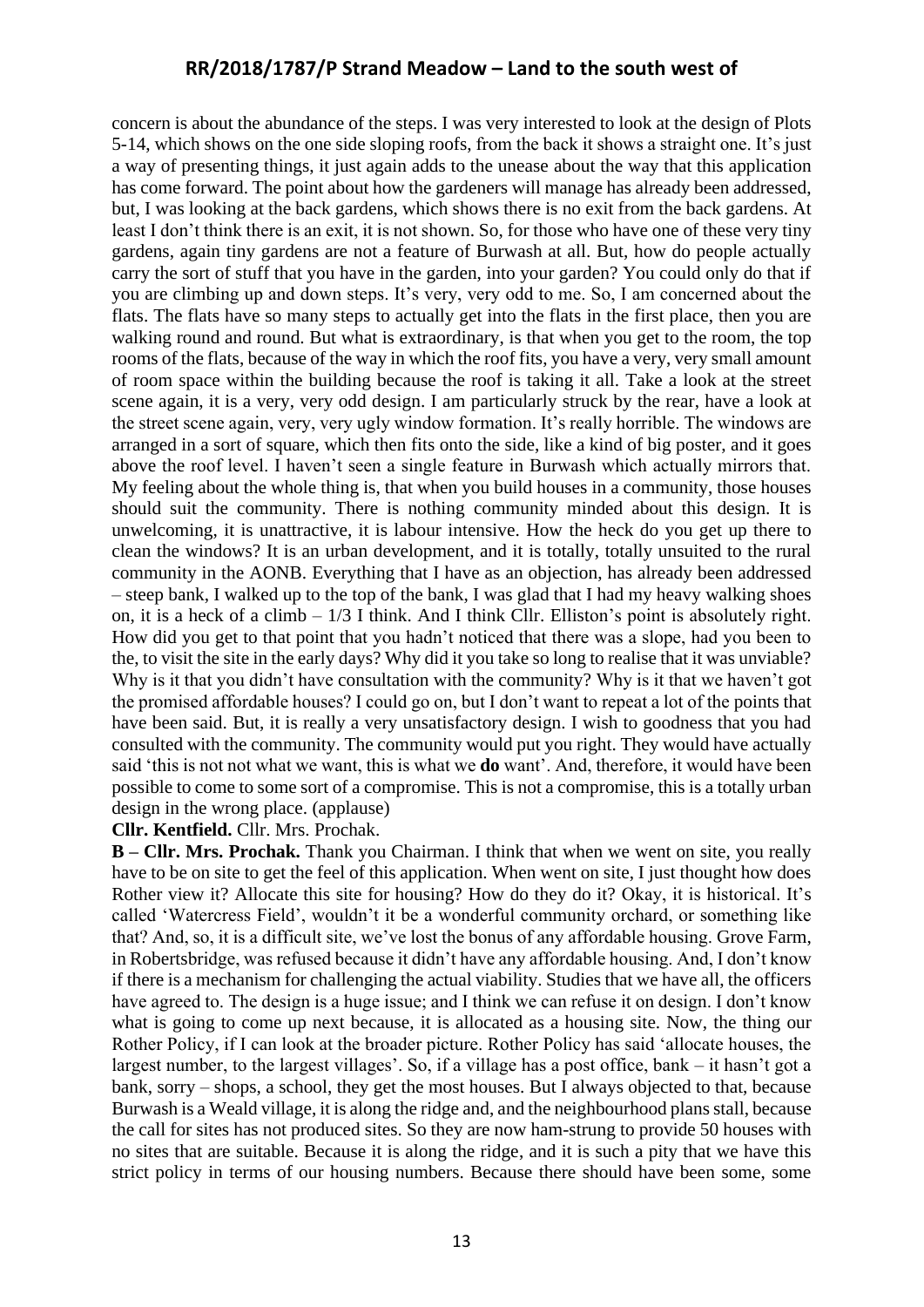taking account of the actual nature of the villages. I think that I personally would like to refuse this, on all the issues that have been mentioned so far. And, I can't believe that in this day and age that you could actually build a house where you have to be fit, and able, to buy it. Really, sadly that is the case. And, I know that the developer has said well that is the only way to do it. The other thing I am worried about, is the Environment Agency, in 5.41. And there is a stream at the bottom, isn't there? And that has got be managed, the water has got to be managed, that stream, it dries up. If you have got building on that land, there is going to be a lot of run off, that's got to be captured, and the run off belayed. So it has got all sorts of problems. Sewage disposal, get that sorted out. Seems to me, to take advice from officers that we can refuse it on design in the main.

#### **Cllr. Kentfield.** Thank you. Cllr. Ganley

**C – Cllr. Ganly.** Thank you Chairman. I believe this application should be refused. The main reason for refusing it, in my opinion, would be on design. This design is more suitable for city and suburban. The detail of the design, as Mr. Banks has explained quite clearly, I agree with him. Why it should refuse, and what those design issues are. But, I would also like us to retain the review mechanism, detailed in paragraph 6.11.2. In fact, the whole of 6.11.2, I would like to see retained in the review mechanism and in particular the footpath, which I believe is of considerable importance.

**Cllr. Kentfield.** Cllr. Ganley, you can't retain the review mechanism**,** in a refusal. Would you like to speak on that? (to Sam Batchelor – Principal Planning Officer (joined from Hastings Borough Council January 2018)

**Sam Batchelor.** It is a little complicated, so, bear with me. If you have any questions, then do ask. We need to be clear, if members are minded to refuse the application, that there is an opportunity for Council to also defend the decision based on the fact that the development was also meant to make other contribution as well. And so, at the moment our recommendation that this needs to be approved, subject to the Section 106, to include the extra review mechanism for affordable housing, for other matters as well related to the footpath, landscaping, open space. And so that, there would also need to be a reason for refusal that the developer hasn't entered into a legal agreement to secure those things that would make the scheme acceptable. That can include the review mechanism. In general, you would need to ensure that that was included in any motion that is put forward.

**Cllr. Kentfield.** Alright, I didn't know that. The review mechanism for refusal.

**Sam Batchelor.** My understating, is that, you can include it, in as much as, the scheme would be refused because the developer hasn't entered into a Section 106 to secure such things as a review mechanism, as open space, as footpath and estate management.

**Councilors.** Unclear chatter. Won't be valid in that sense…

#### **Cllr. Kentfield.** Cllr. Barnes.

**D – Cllr. Mrs. Barnes.** So, in effect, what you're saying, is that, the only way that we can have the safeguard, is to actually go with the application and its recommendations?

(? Could be Cllr. Ganley or one of the officers) No, no, no, not saying that. Refuse it.

**Sam Batchelor.** Actually, Cllr. Mrs. Barnes, our view is that, actually, yes that is an issue. Because if the decision, if the recommendation is that the application is refused, you would write that in. There is a risk there, that you, as members, need to be aware of, that, if the application then goes to appeal it is a risk that an appealing inspector just agrees with the developer's viability assessment. In spite of the fact that the application is refused, on the basis that it includes affordable housing or reviewed. And then you allow the scheme without any of those improvements. So without the refusal, affordable housing, perhaps maybe regards some of the other elements as well. And then you have lost your opportunity of the local authority to review the scheme to allow ??? perhaps make a contribution towards ???

**Cllr. Kentfield.** Cllr. Mrs. Barnes.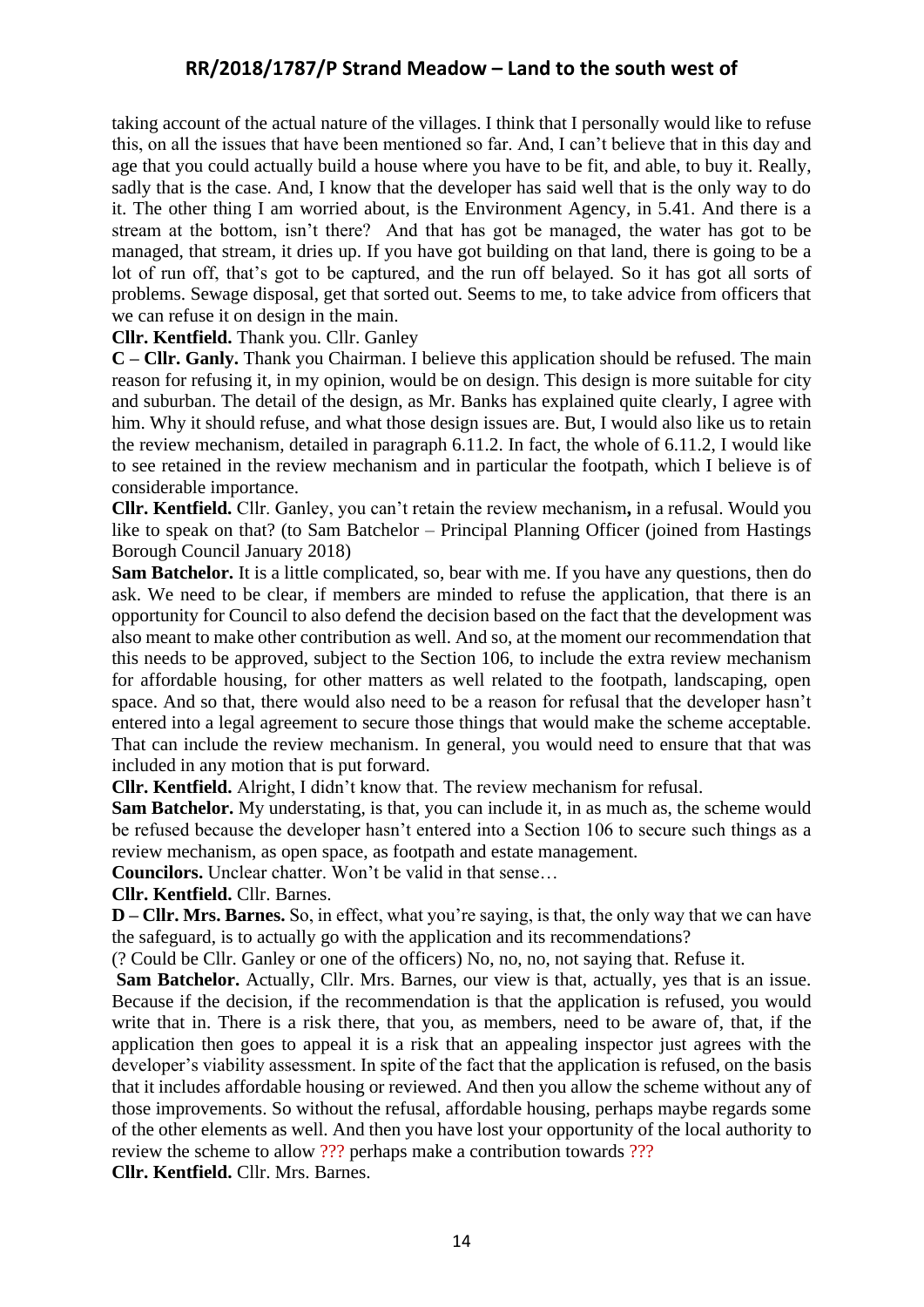**E – Cllr. Mrs. Barnes.** This has come to a tremendously difficult situation then hasn't it? I sense that we are all of a mind to refuse this. And yet, what you are saying is that if we refuse it, we are then going to be subject to problems that are going to come when it comes before an inspector. It is a ludicrous situation. (No, no - comments from committee). What we don't want to do, is to lose sight of the fact, that we want to see this gone, absolutely don't want the scheme. We are in a tremendously difficult situation. What can we... We are now looking at design. The design, we all agree, is it is not a rural attractive design. It is impossible to access; it is difficult to live with. That surely should be reason enough to be able to say we don't want this. And, already I can sense that we are heading towards a 'you can't do that'.

Committee comment – no, no.

**Tim Hickling.** What we are trying to do, is safeguard the Council's position, if indeed we do, as a Council Committee, refuse it on possible design grounds. If it goes to an inquiry, or a hearing, or written reps. appeal, that the 106 agreement that we have drafted, with effectively the various elements that we feel need to be put in there to make the development acceptable. Which is including the review, the affordable housing issue, is also looked at by the inspector. If you don't put that in as a reason for refusal, that all goes away, that all disappears. And you don't have an opportunity to argue for a review. So there will not be any affordable housing, if indeed the inspector allows it on design grounds. If the appeal includes the reason for the refusal 106, there has to be a discussion. Arguments put forward to an inspector as to whether that review process is reasonable. And we can expect them to take the view whether it should take place, or not. But what, Mr. Batchelor is trying explain there, is that there is a risk that the inspector might think that is not acceptable, and there is no affordable housing, even though the development is acceptable in design terms, anyway. It is a risk; it is all we are saying.

**E - Cllr. Mrs. Barnes.** There has got to be a balance between the design and the ability to provide affordable housing. Is that what you are saying?

General comments of – no.

**Tim Hickling.** No. I think, from what I can understand. The principal problem members have of design of the scheme. But, what I am saying, to safeguard the Council's position in terms of the 106, you also have to put in good reasons for refusal about not entering into the 106. Otherwise, we can't argue the review of the affordable housing at any appeal situation. **Cllr. Kentfield.** Cllr. Watson.

**F – Cllr. Watson.** Just a quick question, is the 106 so important? On this particular site, or not? I just wondered because affordable in a sense is 80% of the market value. Is that correct? **Cllr. Kentfield.** Cllr. Watson, the 106 does not discount, there are lots of other aspects.

**Cllr. Watson.** Yes, okay, I understand.

**Cllr. Kentfield.** Cllr. Curtis.

**G - Cllr Curtis:** Thank you, chairman. Hopefully I can answer some of these questions. We've all, the Committee, have voiced our concerns over various things and this very contentious application. Interesting in the content etc. I'm very concerned that the developer chose to trivialise the thoughts and livelihoods and live of 500 people in the village which as been there for many thousands or hundreds of years. That aside I think we all share that. I researched this over the weekend, as we all do, and we take all the planning policies to bed with us at night, *[inaudible muttering and laughter]* but I did want to refresh my knowledge on this, and I note from the NPPF that huge emphasis, huge emphasis, in whichever way you go is placed on design. If the design's not right, it's a valid case to refuse, and it doesn't seem to be that there's no mention that erm.. and I'll quote from the NPPF if I may, number 77. Under rural housing, it says 'in rural areas the planning policies and decision should be responsive to local circumstances and support housing developments that reflect local needs'. Now that is the NPPF, that is the document, and I don't think there is an argument, I think it answers the question; the committee is not happy with the recommended policy, and I can't speak to them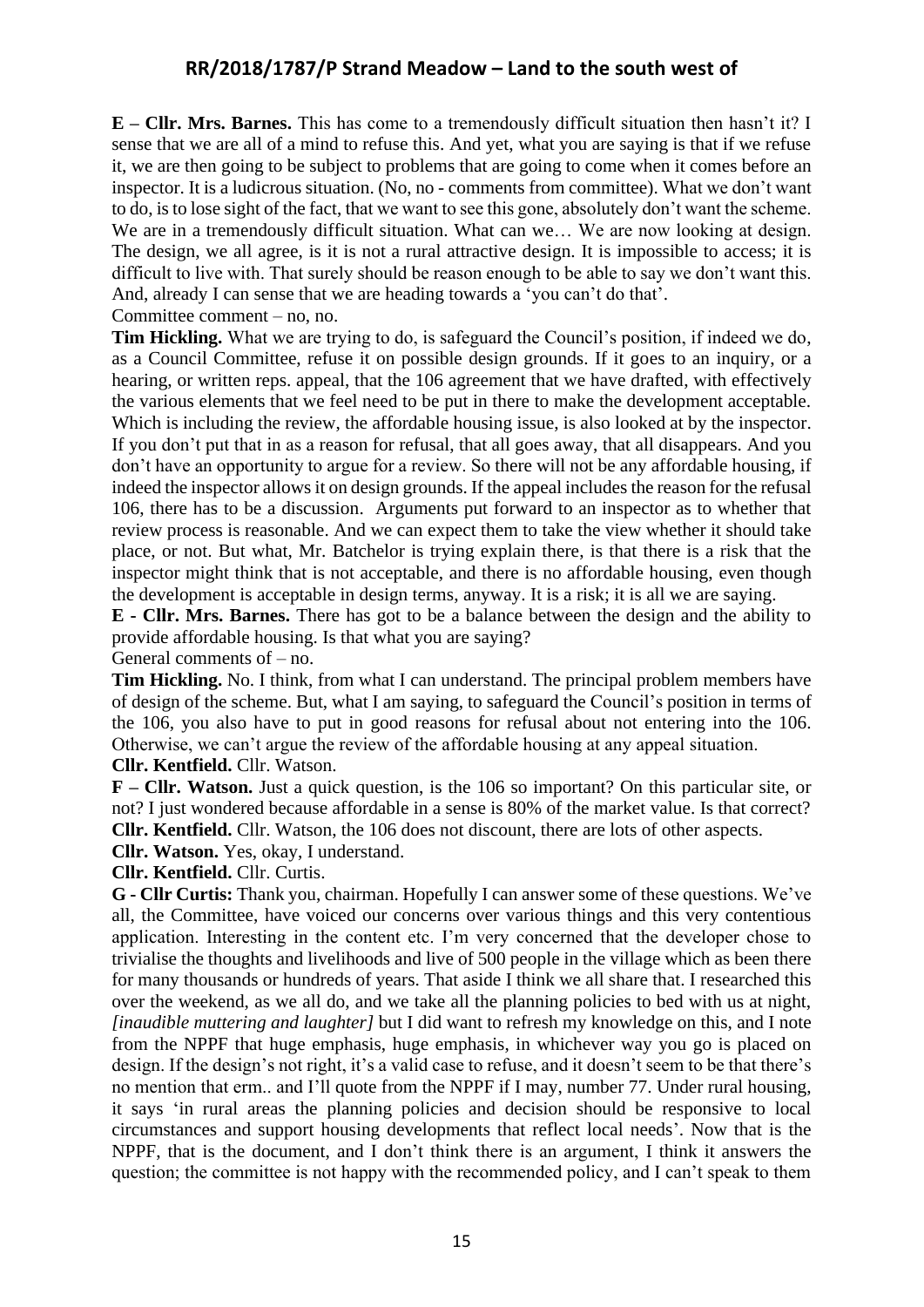at the moment, the two of them are not available today, so I think that that answers the question. I understand Mr. Hickling's point on the legal side, which is valid case about going to appeal, but we can go round the houses about it, there's obviously there will be houses on this at some point, I guess, it's got outline planning, but I don't think the.. what's been forwarded so far is suitable, and we've got five, you know, how many hundreds of people? And a committee that's demonstrated that they have concerns over this, and I think it would be foolish to ignore those. Thank you.

#### **Cllr. Kentfield.** Cllr. Ganley.

**H – Cllr. Ganley.** I would like move that we refuse, principally on grounds of design, as has been explained already. Also provision of the footpath, because there has been virtually no discussion, or rather the sport field committee has rejected the idea. And I don't think that will be satisfactory. And, I would like to see what is included in the, this the review mechanism costs associated with the 106 and other issues in 6.11.2. For which officers can, I am sure can find the correct wording. That's my view.

**Chairman:** Cllr Mrs. Kirby-Green wants to address…

**I - Cllr. Mrs. Kirby-Green**: I had a long speech prepared, which I don't think I'm going to need to read. I just wanted to turn to a couple of things, the first is viability. We all agree that the site is not viable, absolutely, based on the figures that the developer has provided. The issue here is, that the NPPF says that there is a responsibility for developers to ensure that a site is suitable. Clearly, in this case, it has not been done. The developer has had an interest in this site since 2005. He has only realised the constraints of the hill in the last 12 months. Constraints that the Parish Council and the local people have known about for years! The very reasons that the Parish Council opposed this application 12 months ago. Mr. Pickup has referenced all the activity that needs to be taken place on hill site. We all knew that. We all knew that 12 months ago. It seems the developer seems to know less about the site than the Burwash Parish Council. So we've therefore moved from 17 houses with 40% affordable to 30 houses with no affordable. I think that Cllr. Oliver's point is very right that it's the developer that's made mistakes all the way along, and we now as a community, are asked to basically carry that mistake. While the Neighbourhood Plan is not at a stage where it can be used, the local surveys carried out have highlighted the need for affordable and social housing. This development will not deliver what the community needs. I would just like to pick up on paragraph 5.4.1 and 5.5.1, because they are contradictory. The developer has had this site for this long, and yet still hasn't sorted out the drainage. The environment agency says they do not support a package treatment plant. Southern Water is saying 'we do not have sufficient capacity'. Now, I do want to pick up on the playing fields. I have an email here dated the  $3<sup>rd</sup>$  of December 2018, from the secretary of the Burwash Playing Fields Association. It says "Our position is that, the BPFA management committee has NOT been contacted regarding the proposed footpath across Swan Meadow. No decision can be taken by the committee without consultation with the community. The charity commissioners must be consulted before any decision is made; there are concerns regarding the proposal of the footpath, of its use, and access. So it is very disingenuous to suggest that ongoing conversations are happening. Now, Mr. Pickup mentioned, 'oh, we don't need to provide a path across the playing fields, we can provide a footpath TO the playing fields'. That is in a position you won't be able to see, you'd need a chainsaw to get from the edge of the development boundary across the playing fields. So it isn't right that they don't need to put one in place, because you cannot get across the playing fields without a footpath. Therefore, that questions the whole, and brings into question sustainability. Because you'd have to walk down the hill to Shrub Lane, and then back up the hill to the village. I do just want to talk about the design, because the NPPF states, here, with first of all consultation. 'The design points should be considered throughout the evolution and assessment of the individual proposals. Early discussion between applicants, the local planning authority, and local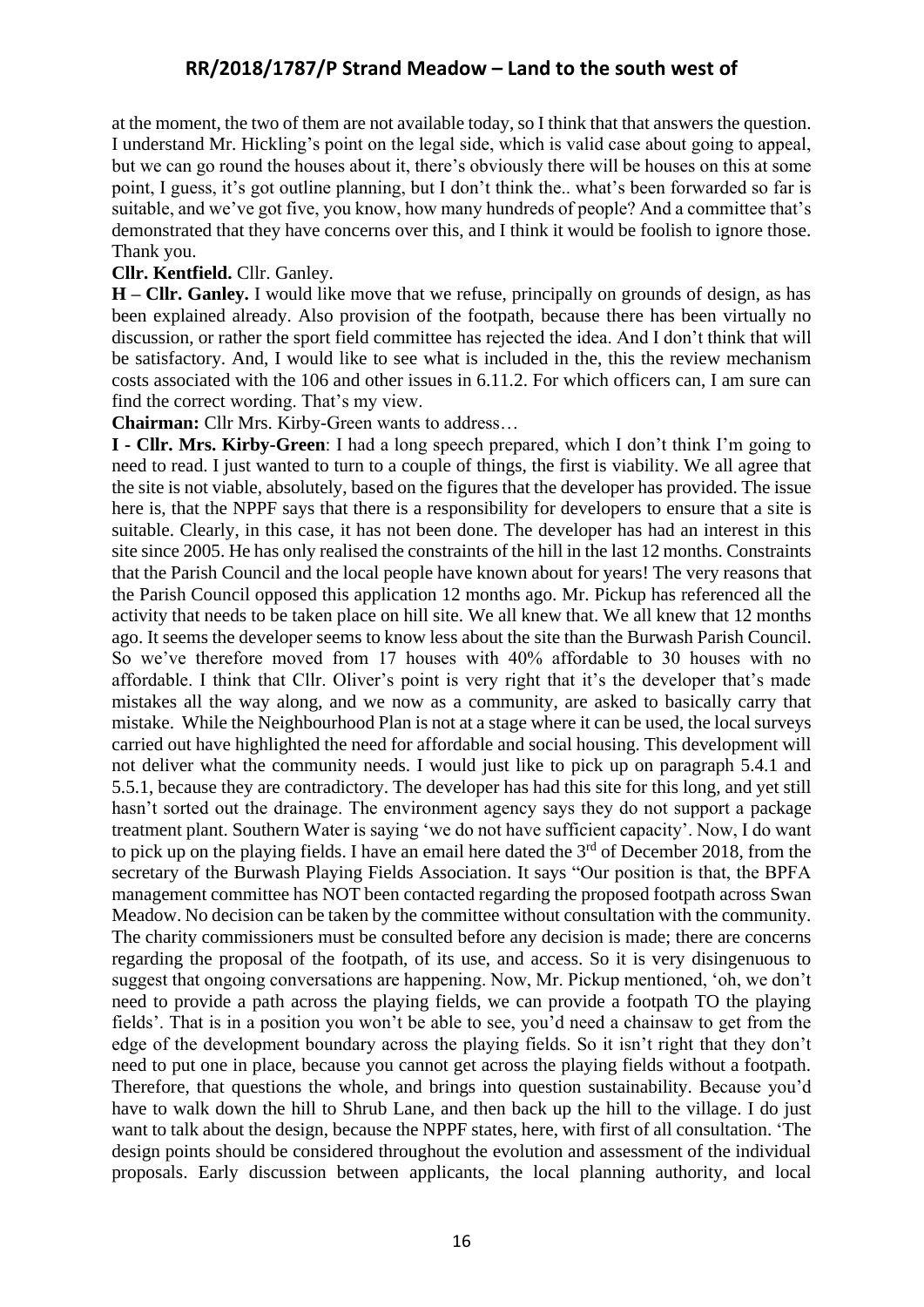community about the design and style of the emerging scheme is important for clarifying expectations and reconciling local interests. Applicants should work closely with those affected by their proposals to evolve designs that take account of the views of the community. Applications that can demonstrate early proactive and effective engagement with the community shall be looked upon more favourably that those that cannot'. At no point, since becoming involved with the site 13 years ago, has the applicant made any attempt to communicate with the residents of Burwash. Now, Burwash: Save Our Fields from Concrete did contact them at the end of November, and after a lot of discussion, backwards and forwards, they did agree to meet with the Burwash: Save Our Fields from Concrete group. And in that meeting, one of the members of the Parish Council asked why there hadn't been any communication, and the developer said "I don't really know! – Hands up, I don't know. We did in Netherfield we had a lot of conversations there. Well we haven't, that is an error. Sorry, no we haven't." So, no-one can explain why no-one has contacted anyone in Burwash. Finally, I just want to say that the design quality, in terms of the design. I hope that you've all read the comment from the High Weald Advisory Committee, that clearly states that it basically, it's taken the design from existing town houses in Strand Meadow, that these were build prior to the designation of the AONB. And the new NPPF states that things should be better and they should be adding quality. And I do just want to mention that the policy, Rother's Core Strategy, policy RA1 says 'the design of any new development is expected to include appropriate highquality response to local context and landscape'. That is our own policy, and I assume that the committee has decided that these designs cannot be described to be meeting that policy. So I think here, we've got a situation where it will be an eyesore, the development will be an eyesore in what is one of the most attractive villages, and at the same time adding insult to injury, not delivering any houses that the community actually needs. Thank you. (Applause)

#### **Cllr. Kentfield.** Cllr. Watson.

**J - Cllr. Watson**: I would like to second.

- It is already seconded.
- Is is already seconded? Oh, sorry.

**Cllr. Kentfield.** We have to wait for the reasons for refusal.

- Design. Proposer?
- I have given the reasons.
- **Cllr. Kentfield.** More specific.

**K – Cllr. Ganly.** Design and the detailed design. Can the detail of design as objection… as laid out by Mr. Banks in his presentation? Which I'm sure the officers will have recorded. If you haven't, someone in the audience has.

**Mr. Hickling**: Can I just, probably for the benefit of the public, when a proposal is put forward contrary to officer's recommendation, we need detailed reasons, given by members before they vote. So that we're all very clear what we're voting on, and so officers know exactly what they may well have to defend in an appeal situation, so that's why I'm asking Councilor Ganley to explain exactly what he means by design, and what's wrong with the scheme design as a reason for refusal. So all the members, when they vote they know exactly what they're voting on.

**Sam Batchelor**: Just to add. Yes, we do make notes of the discussion, and however, when the motion is put forward, they're for members put forward*,* and we can take that, to a certain degree. But they do need to follow a certain framework, and they may remember from their training as recently as last year, that if you're general in terms of like design, you need to flesh it out now so that it's clear to everybody, and clear to us. *[inaudible]* so if you tailor it ever so, that we know specifically *[inaudible].* So all I can advise otherwise is that at the training. If there is a problem with the scheme then… *[inaudible]* …general as design, but that needs to be elaborated on… *[inaudible]…* and then it will relate back to a policy. But you can't at this stage. just say something like "design as comments made during the discussion", and then…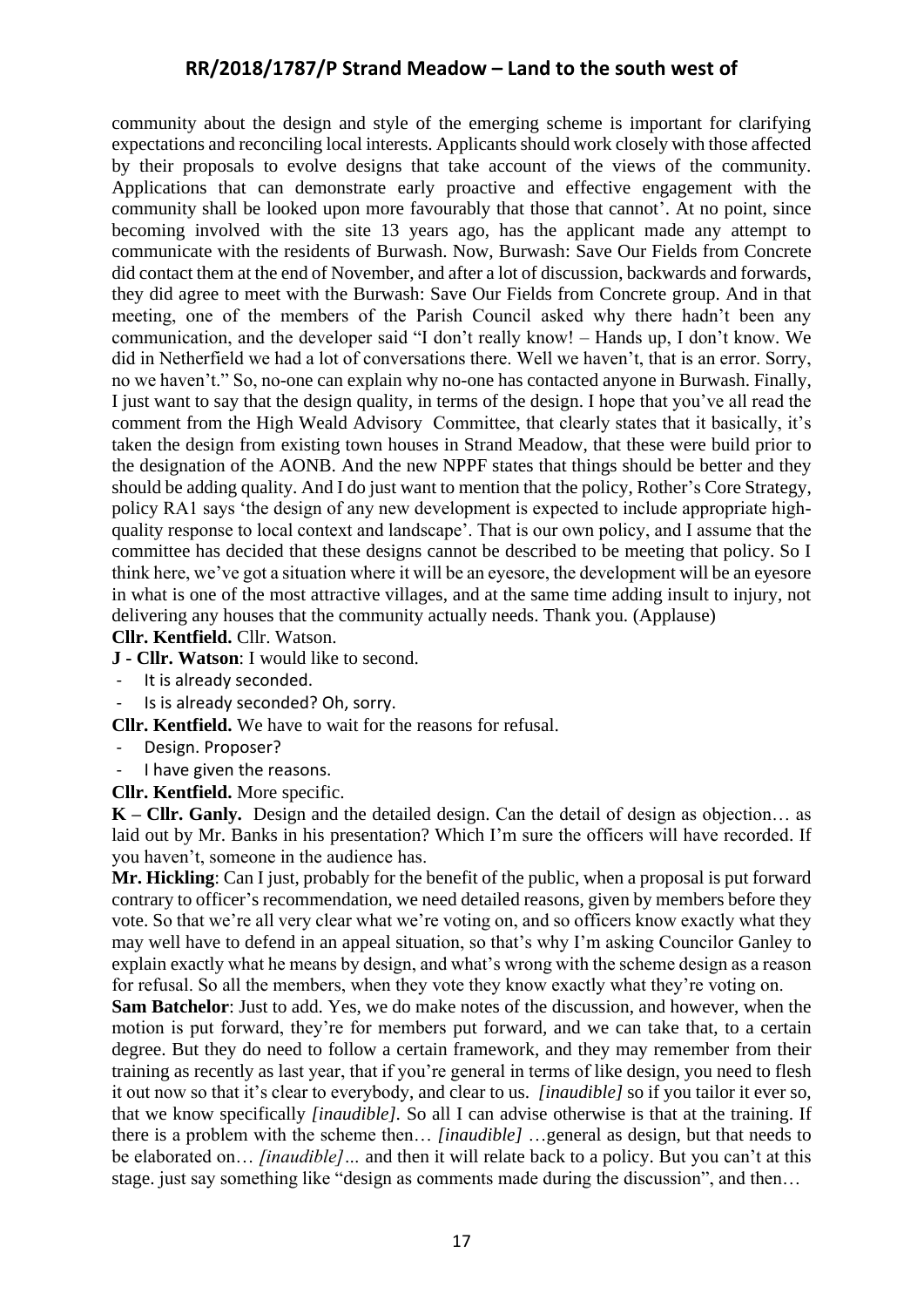**Cllr Ganley:** I do, I do fully understand what you're saying.

**Cllr. Kentfield.** I would like Cllr. Mrs. Barnes to add to the revisions given.

**L - Cllr Mrs. Barnes**: One of the things that worries me particularly, is the sustainability aspect, as we've heard from Councilor Kirby-Green. The footpath is by no meant a cert, there is, I think, a natural exclusion of people being able to access these houses, visitors or disabled or whatever, I think sustainability should include the fact that everybody who wants to go in and out of these houses should be able to, and I think the design totally precludes that, and therefore from that point of view that they are unsustainable. We've all made comments about the design, the design is not suitable for a rural area, it is an urban one. But if you want specifics, the design is clunky, it's unattractive, but more than all that, it is contrary to a community, it is, we're talking about an urban (she means rural) area. The community aspect of it is important. It's an unfriendly, almost forbidding appearance, and it's not suitable for this particular rural setting.

#### **Cllr. Kentfield.** Cllr. Mrs. Prochak.

**M - Cllr. Mrs. Prochak**: I think also have a problem with an officer saying give details. Because it seems to me we've got the report in front of us, the officers' report in front of us, saying which policies this application should comply with. Now, the list of policies, we've picked out in fact affordable housing, which is LHN2, we object that there's no affordable housing. EN3 design quality, and we've talked about accessibility as well, that's PHG4 'accessible and adaptable homes', it doesn't meet that policy. And design quality EN3 we talked about, there's also the problem of sustainable drainage DEN5, and I think if we actually put as a reason of no affordable housing, doesn't that tie us, quite neatly into the fact that we could subsequently, not if, we could have a clause in there.

**Cllr. Kentfield** (I think) Yes.

**Sam Batchelor**: *[inaudible]..* specific comments about the footpath in there and to come back afterwards as well. General discussion about reasons for refusal.

**Sarah Shepherd**: Yes, the footpath link is an issue, that is in the policy. But we shouldn't be hung up about it going across the recreation ground. Previously you've considered, and I've suggested in my update that it doesn't necessarily have to go through the recreation ground, it can go out all the way up to Ham Lane, where there is a public right of way. Now, I know there's been discussion in the past with County Rights of Way people about that, but my recommendation was to you that we have that as an (age law?) as we have previously. So I don't think that is the same thing to raise as an issue for refusal. Secondly, in respect to drainage, yes there is a disagreement at the moment between Southern Water and the Environment Agency as to which form of drainage they would prefer, but that drainage can be resolved. That is not an unresolvable situation, and therefore again I would not recommend that you go down the route of using it for refusal.

**Sam Batchelor**: Sorry, I might just like to add as well, and I don't want to teach the committee how to suck eggs, but, it's not acceptable to… I'll reiterate the position we're in, you know, having to deal with the wealth of objections of the scheme as well. But it's not acceptable to put to the officers that the scheme should be refused on these headlines. So at the moment, what I've got here is the scheme unacceptable in terms of the design, outline, in relation to detailed comments, the lack provision of a footpath within the scheme (okay that's more detailed). And also, that the section 106 has not been entered in to in relation to the elements on the specific paragraph in the report. So perhaps, maybe, the last two points you mentioned, fine, they are relatively specific. But when it comes to the design, you have to vote on a motion where officers can then only ever so slightly tailor that if necessary to meet your expectations, and all the planning up to this point is has been, 'I'm just saying the scheme isn't acceptable it terms of the design', and encroaching on that, isn't acceptable. So at this point, we need to set it out, I appreciate the report mentions policies, but you as members need to set it out as to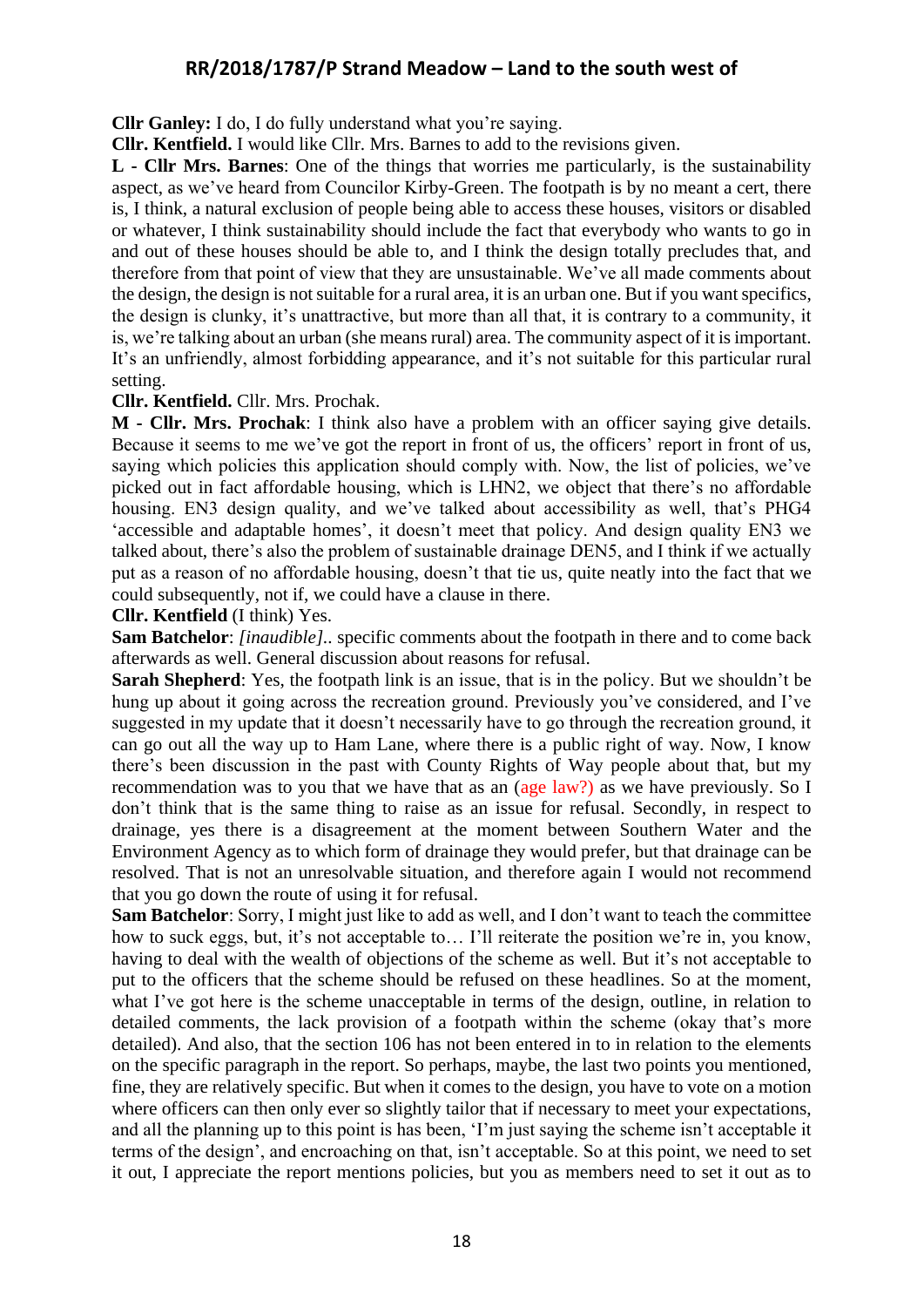what is unacceptable about that scheme, in terms of its design. What is formed an unacceptable design and how that link to the policies, and then we might be able to work with. At the moment, just to say the scheme is unacceptable in terms of the design is unacceptable.

#### **Cllr. Kentfield.** Cllr. Mrs. Kirby Green

**N - Cllr. Mrs. Kirby Green**: Yeah. Maybe I can help the committee. In the in the NPPF, and actually I think you referred to this Councilor Curtis, it says that the 'development should be visually attractive as a result of good architecture, layout, and appropriate and effective landscaping which is sympathetic to local character and history'. So surely, this design does not meet that, you have the exact bit there. And the other thing is, Rother's policy RA1, which quite clearly states, 'the design of any new development being expected to give appropriate high-quality response to local context and landscape'. I don't believe.. well I think the reason for refusal is that it does not fit our policy of RA1 and it doesn't meet the requirements of the NPPF.

**Sam Batchelor**: Yes, and that's coming through loud and clear, but what I'm trying to stress… [interruption due to Robert Banks trying to hand a document containing a list of refusal points to a member of the committee/council]

Okay, I appreciate *[inaudible]* these matters *[inaudible]* to consider refusal can create frustrations, but… yes, the NPPF and paragraphs within that and our own planning policies, set up a framework for people to make decisions. So yes, they will say things like development should be… *[inaudible]* we need to make this within the framework… as clears as, it will say the development does need to be compatible with real villages and have improved design… but your reasonings needs to say 'what about this scheme doesn't meet those policies… what's about this scheme doesn't meet' *[inaudible]* That's what I'm trying to say. You have to be specific and say elements of this scheme which are A, B, C, does not comply with their policies. What is it there. You can't just say design.

**Mr. Hickling**: Can I just go on to say, the point you mention unsympathetic to the local character. Fine, how does this development not be *[inaudible]* and the reason why I'm saying this is really important because if this goes to appeal there's two elements that we as officers have to do. First and foremost is to prevent costs awarded against the council for not defending reasons for refusal without any substantial reasons. And secondly, obviously, hopefully winning the appeal. So effectively, the more details you can give us, essentially, and vote on in terms of the reasons for refusal, allows your officers to defend the council's position. I don't want to over egg that, but that's really, really important from the council's perspective.

#### **Cllr. Kentfield.** Cllr. Ganley.

**O - Cllr Ganly**: Mr. Batchelor is absolutely correct, obviously you can't just say "design" you have to, we have to speak specifically what aspect of the design and give reasons, or what aspects should I say. That is what we agree on, there's no point getting on a high horse and getting upset about it, because that's how it is, because he's quite correct. So I'm saying that the design is uncharacteristic for the historical settlement of Burwash, number one. And if necessary I will call upon Mr. Banks to present to the officers.

#### **Cllr. Kentfield.** No, sir.

### **Cllr. Kentfield.** Cllr. Watson

**P - Cllr. Watson**: Disability, Chairman, people cannot get into those houses who are disabled, not safely. I think that's a strong enough point, and we were actually a point about the people, the people that will possibly live out where these houses are going to be built, and would like flats or to move into smaller properties, downsizing, you name it. These houses are not suitable for disabled type people in a disabled situation. I think that part of the policy is really important. Thank you Chairman.

### **Cllr. Kentfield.** Cllr. Elliston

**Q - Cllr. Elliston:** In DHG4 is accessible and adaptable homes. They're not very accessible.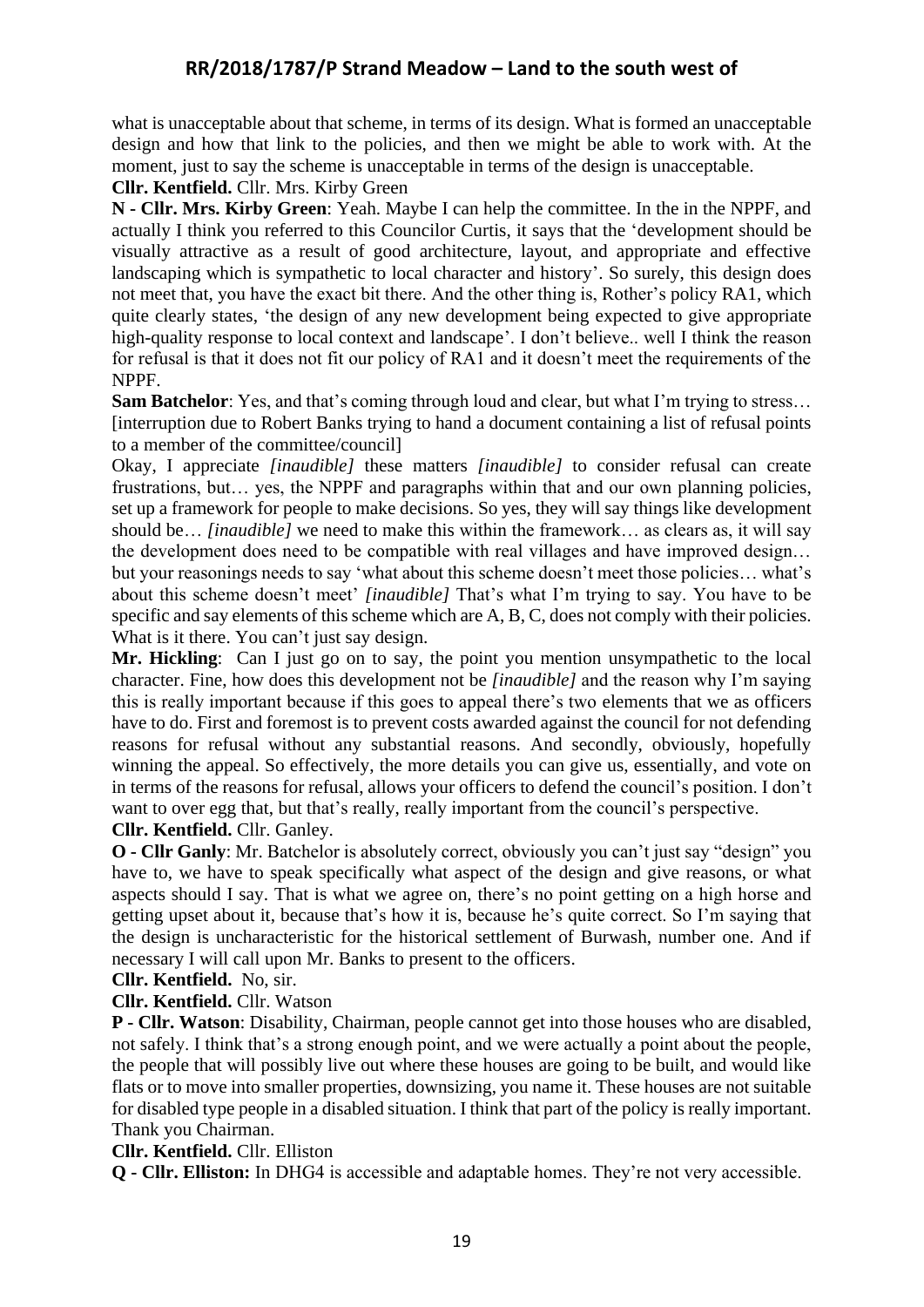### **Cllr. Kentfield.** Cllr. Mrs. Prochak

**R - Cllr. Mrs. Prochak**: I think it's the urban design that hits us in the face. So I hope the officers accept that is judgement of ours that it's urban. The height is too high. We already mentioned about accessibility, and in the end design is only judgement isn't it? But if we're going to give specifics, what more do we need to say? Apart from the height, accessibility, urban design, doesn't reflect Burwash, on the edge of the AONB. What else do we need to say? And also, it doesn't provide a mix as NPPF says we should provide, because there is no affordable housing I'd like that to go in. *[general agreement].* 

*[inaudible chatter for quite a while]*

**Cllr Kentfield.** I don't think any one actually heard that, we will come back to it in a minute. General chatter.

**Mr. Hickling**: Okay, at the minute what I've got is - that it's unacceptable to the historic town or settlements, issues about access and disability to the properties, too high and urban. You've also mentioned, I've taken some notes, issues of the sloping roofs, access to gardens, access to flats, unsuitable which I suppose links into the disability issues, flat roof dormers, all those elements, *[inaudible chatter] …*access for children and prams.

Comments from committee –

Too many steps.

But there is no light in the dining room, no natural light.

Absence of light.

No garages.

**Cllr. Kentfield.** Cllr. Mrs. Kirby-Green.

**S - Cllr. Mrs. Kirby-Green**: Sorry, there's two things, one is the footpath, I do just want to go back on that, and I could be incorrect, but I believe there is a private couple that own the top of Ham Lane, so when they say 'oh, if it doesn't come through the footpath to the recreation ground it can go to Ham Lane, I think that's an issue as well because you need permission from the Clokes, I believe, who own that part of the lane, so—I'm looking around—I believe that is the case, so that it isn't just a straightforward 'oh, in that case it'll go to Ham Lane', you've still got the issue of a private individual having to be agreeable, so I do feel that we be able to include that. And lastly, High Weald Advisory Committee have said here — I mean don't know if we can quote this — the architecture and design is uninspiring 1970's style, out of scale and character with an historic settlement, and would detract from the setting of Burwash. They also refer to the layout. The proposed layout also shows parking spaces dominating the street, with spaces adjacent to the stream, this gives the development a very hard urban character at variance with its edge of countryside location. I think they are specific reasons to take into account.

**Mr. Hickling**: I think going back to the footpath issue, I think that's covered by the reasons for refusal potentially on the 106? So I think that's covered.

**Cllr. Kentfield.** Cllr. Watson.

**T - Cllr. Watson.** Yes, I'm done.

**Cllr. Kentfield.** Cllr. Elliston

**U - Cllr. Elliston**: The design submitted by the applicant, are three storeys, which is not usual out in the country, normally two storeys or one.

**Cllr. Kentfield.** It's slightly difficult to argue that as the style of the design there are three storeys. But I appreciate what you're saying. Any other discussion? Any other discussion? The recommendation before you is for a refusal. Could someone read the details out for me?

**Sam Batchelor**: So I've got two main reasons for refusal, one is the design by reason of the uncharacteristic nature of the program? and its relationship to the historic location of Burwash, with issues relating to access to the development, its urban form, the height of the scheme, the design of the sloping roofs, access to gardens and flats, the lack of light, the design of dormers,